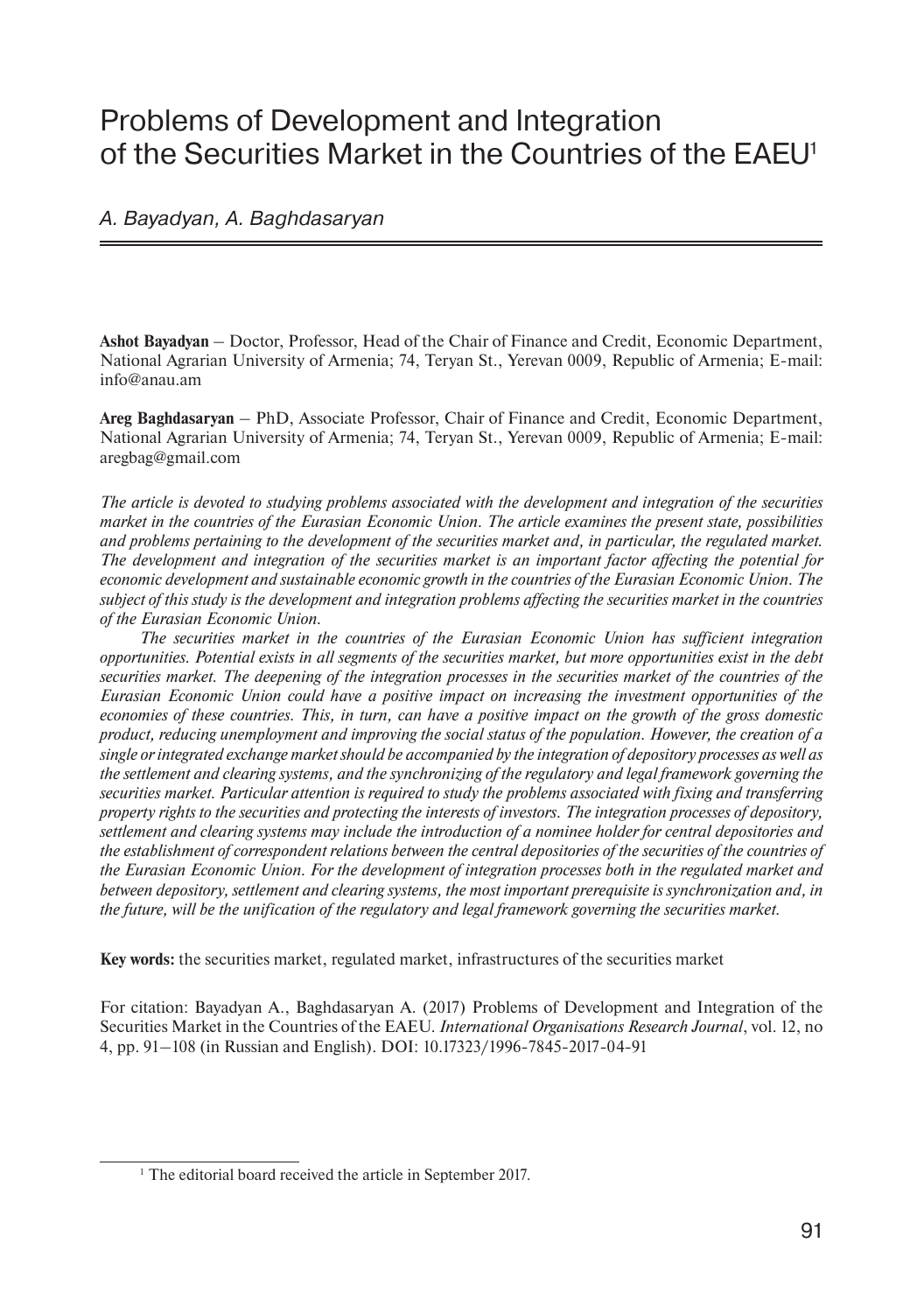The development of the securities market is an important factor affecting the potential for economic development and sustainable economic growth in the EAEU countries. After the collapse of the Soviet Union and the transition to a market economy in the post-Soviet space, disparate financial markets were formed. This disparity is especially evident in the securities market. The problems of the disparity of the securities market are also exacerbated by the presence of significant differences in the regulation of the securities market among countries in the region, the principles of building a depository, settlement and clearing systems, as well as fixing and transferring proprietary rights and other property rights to the securities.

A rather large number of studies have been devoted to the analysis of the problems affecting the development of the securities market in the EAEU countries over the past twenty-five years. In most studies, the problems associated with the development of the securities markets are addressed by individual countries within the EAEU. Some studies help address the development of individual segments or functions of the securities market.

The investment functions of the securities market have been studied in detail. They address the peculiarities and problems facing the financing of investments through securities market instruments [Salnazaryan, 2003; Karev, 2012; Semernina, 2012], the development trends of individual and institutional investment in the securities market [Korneev, 2007; Statsenko, 2012], issues related to the issuance and placement of securities [Glushetsky, 2012; Gevorgyan, 2013], organizational and methodological issues surrounding the securitization process and its role in financing investment projects [Tereshchenko, 2011; Pavelieva, 2013], as well as problems of increasing the effectiveness of corporate governance [Margaryan, 2013]. Issues concerning the formation and development of trading, depository and settlement systems in the securities market [Mirkin, 1995; Zakharov et al, 2002; Puchkov, 2003], as well as questions about the modernization of the securities market's infrastructure [Shalisco, 2013] were studied intensively. The problems affecting the formation of the securities market in post-socialist countries [Kozlov, 2002], and problems stemming from crises on the securities market [Stanik, 2013] are considered. The problems associated with the development of the securities market were mainly considered in the context of accelerating economic growth [Mirkin, 2002; Dementyev, 2009; Bessarabova, 2013], as well as from the point of view of the development of certain segments of the securities market [Kiselev, 2010], regional markets [Miller, 2013] or market development in foreign countries [Kudinova, 2005; Vakhrushin, 2009]. The problems associated with the regulation of the securities market were considered mainly in the context of the regulation of the entire financial system [Tsarikhin, 2008; Fabozzi et al., 2009; Bolonin, 2010; Rzhevskaya, 2012], as well as from the point of view of self-regulation mechanisms in financial markets [Ilyin, 2012] and the regulation of the services of professional securities market entities [Vilkova, 2007; Gorlovskaya, 2010]. In recent years, intense research has been carried out in the field of development of integration processes in the securities market [Rubtsov, 2000; Fedorova, 2011], particularly from the point of view of formation of the Com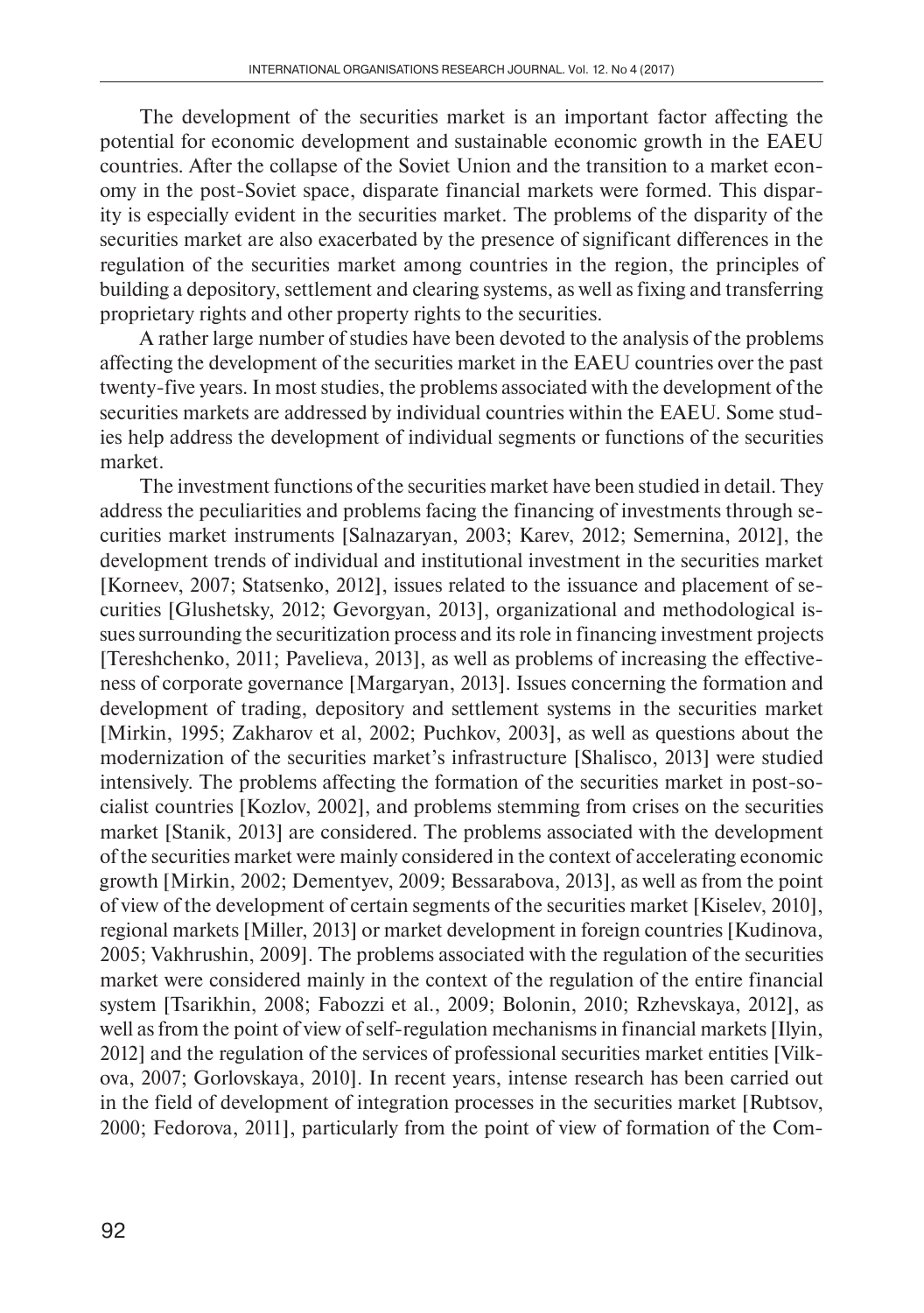mon Economic Space of the Russian Federation, Belarus and Kazakhstan [Ilyas, 2012; Niyazbekova, 2014].

However, the study of the problems affecting the development and integration of the securities market cannot be limited to the study of only one or several market segments. It is also important to study the problems associated with development and the integration of settlement, clearing and depository systems in comparison with problems related to development and integration in the exchange market. In light of the possibilities associated with creating a common economic space, a comprehensive study of the prospects for the integration of the securities market of the EAEU countries becomes particularly important.

The purpose of this study is to develop recommendations for the development and integration of the stock markets of the EAEU countries. Based on the research objectives, the article examines the present state and peculiarities of the development of the securities market in the EAEU countries, as well as the opportunities and prospects for the integration of the securities market in the EAEU countries.

After the collapse of the USSR, the development and integration of the securities market in the post-Soviet space was primarily attempted at the national level. This stage, in most of the EAEU countries, can be considered already completed. Thus, if at the end of the last millennium there were four stock exchanges on the territory of the Republic of Armenia, at present there is only one stock exchange – NASDAQ OMX Armenia.<sup>2</sup> Integration processes were also initiated in the field of depository and settlement-clearing systems. Currently, the introduction of a single depositary and settlement and clearing system is in its final stage, which is also the structural division of NASDAQ OMX [Baghdasaryan, 2013, pp. 167–177]. Similar trends have been observed in the Russian market. Thus, at the end of 2011 there was the merger of two main trading systems in the Russian securities market  $-$  RTS and MICEX<sup>3</sup>. As a result of the merger, the Moscow Exchange was formed – the largest securities market trading system in the post-Soviet space. Integration processes also took place in the sphere of depository, settlement and clearing systems operating on the territory of the Russian Federation. As part of the Moscow Exchange group, a company was formed that provides all types of depository and settlement services on the securities market. This company – the National Settlement Depository, was given the status of a central depository in 2012.4 In accordance with the legislation of the Russian Federation, the status of a central depository can be assigned to only one legal entity. Thus, both in the Republic of Armenia and in the Russian Federation, integrated trading, depositary and settlement-clearing systems have been formed in the securities market [Baghdasaryan, 2012, p. 10]. Similar trends have been observed in other EAEU countries.

The processes leading to the further integration of the securities market are related to the integration of national trading, depository, settlement and clearing systems operating in different countries. Such integration processes can include the creation and strengthening of links between national systems, the synchronization of the regulatory

<sup>2</sup> NASDAQ OMX Armenia. Available at: http://www.nasdaqomx.am.

<sup>3</sup> Moscow Exchange (МICEX-RTS). Available at: http://www.moex.com.

<sup>4</sup> National Settlement Depository. Available at: http://www.nsd.ru.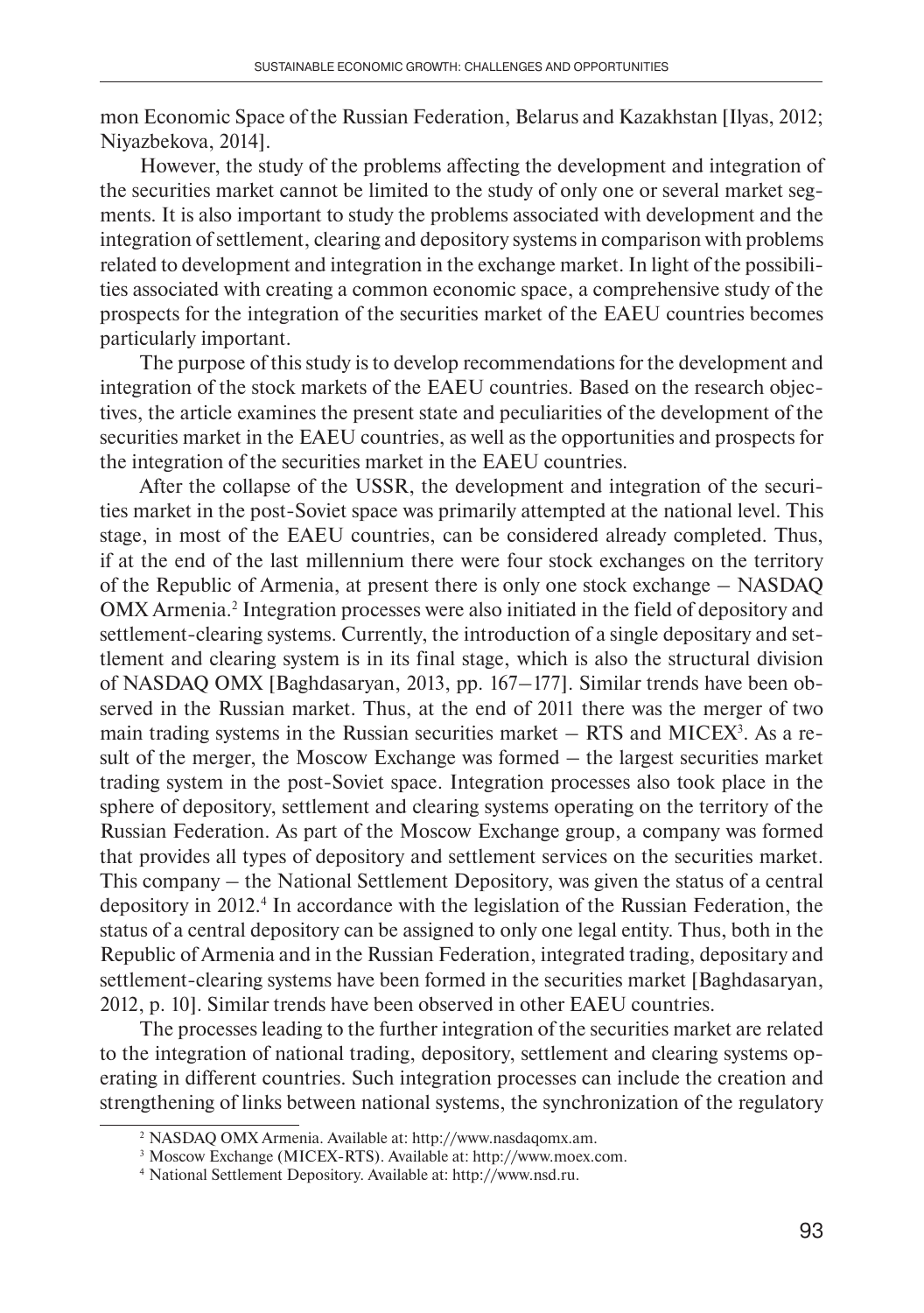framework, regulating the securities market, and the formation of supranational systems. In the sphere of international integration, different countries in the post-Soviet space began to adhere to different priorities. In the Baltic region, for example, the integration processes were mainly aimed at synchronizing national legislation with the legislation of the European Union. In these countries, both regulated securities market operators and settlement system operators (central securities depositories) are part of the Nasdaq group [Baghdasaryan, 2013, p. 189]. A unified trading system has been established in the Baltic region. The central depositories of securities of Lithuania, Latvia and Estonia have links between themselves, through which ownership and other property rights are recorded; these also perform the function of a settlement system. There is also the integration of the Nasdaq Baltic securities market with other Nasdaq markets, particularly with the Nordic market. Correspondent relations with depository, settlement and clearing systems operating in the territory of the European Union, such as Clearstream or Euroclear, have been formed. International integration processes are also deepening in the territory of the EEA countries. Significant integration opportunities exist in the securities market of the Russian Federation, Belarus and Kazakhstan.

One of the aspects of the integration processes of the securities market occurring within the EAEU is the unification of stock exchanges, as well as depository, settlement and clearing systems, through the acquisition of participation (shares) and (or) reorganization. In this vein, integration processes take place on the exchange market of the Moscow Exchange.

Another goal of the integration processes of the securities market within the EAEU countries is to develop cooperation between the operators of the aforementioned exchanges and related depository, settlement and clearing systems. This aspect of the integration processes is observed in the relations between the Moscow Exchange, the Belarusian Currency and Stock Exchange and the Kazakhstan Stock Exchange.<sup>5</sup>, <sup>6</sup>, <sup>7</sup>

Especially important is the development of integration processes between the Russian and Armenian stock markets. The importance of such integration is due to the fact that on the one hand, the main securities exchange operating on the territory of the Russian Federation, the Moscow Exchange, is the initiator of integration processes with securities exchanges operating on the territory of the Republic of Belarus and the Republic of Kazakhstan, the Belarusian Currency and Stock Exchange and the Kazakhstan Stock Exchange; while on the other hand, the only stock exchange operating on the territory of the Republic of Armenia, NASDAQ OMX Armenia, is already tied to one of the leading operators of exchange market, depository, settlement and clearing systems in the world; one it shares with the three Baltic countries – the Nasdaq group [Baghdasaryan, 2013, p. 189]. Thus, the development of such integration processes can become the starting point for the development of integration processes between the systems operating in the territory of the European Union and the Eurasian Economic Union. However, the creation of unified and integrated systems in the exchange market also implies the integration of depository, settlement and clearing systems, as well

<sup>5</sup> Belarusian Currency and Stock Exchange. Available at: http://www.bcse.by.

<sup>6</sup> Kazakhstan Stock Exchange. Available at: http://www.kase.kz.

<sup>7</sup> Moscow Exchange (МICEX-RTS). Available at: http://www.moex.com.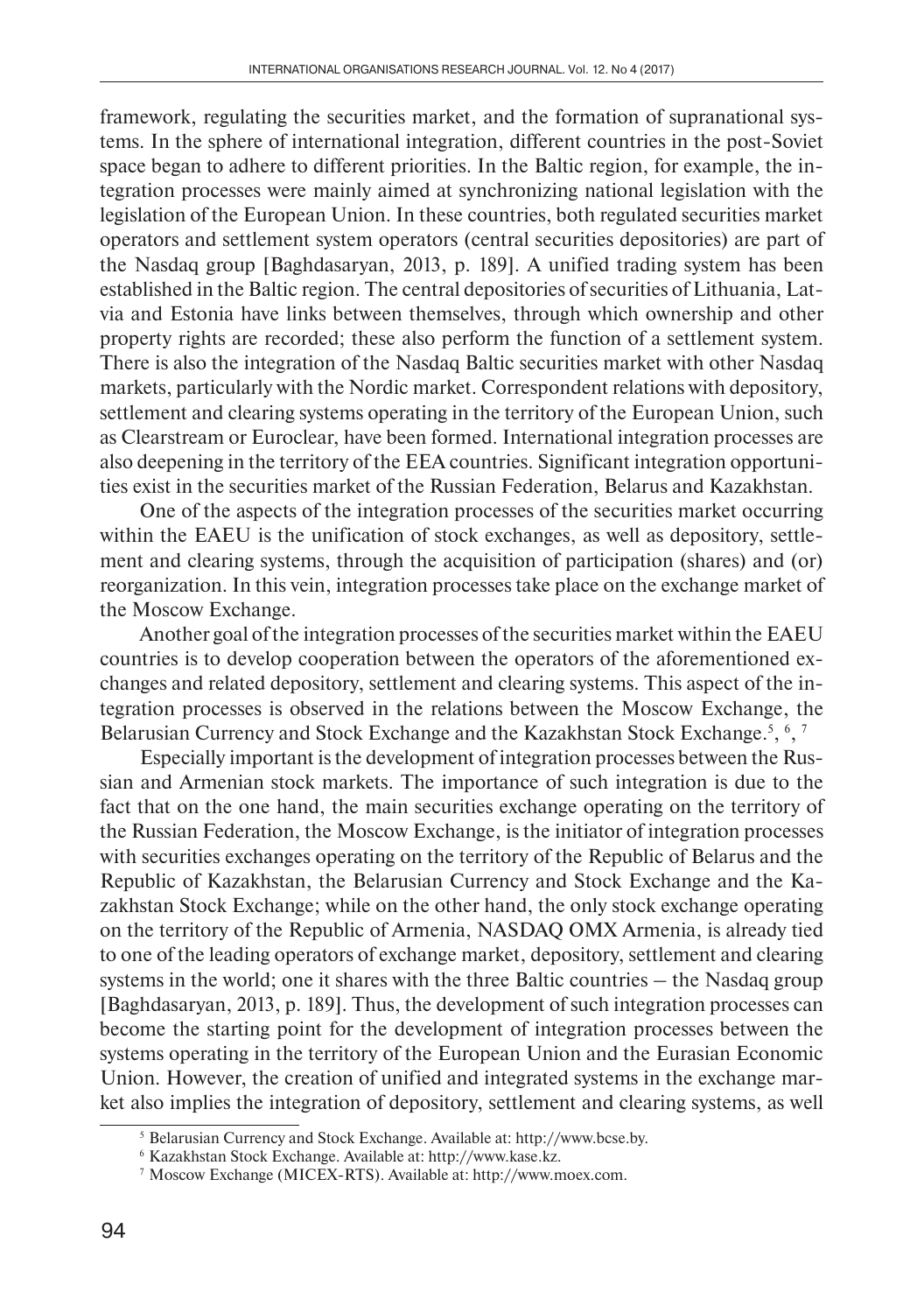as the synchronization of the regulatory and legal framework governing the securities market. In particular, special attention needs to be given to the study of problems related to fixing and transferring property rights to securities and protecting the interests of investors.

In order to disclose the integration opportunities of the securities market, it is also important to study the basic indicators of the exchange market, taking into account the peculiarities of the development of the securities market in the territory of the EAEU. We've selected the number of issuers whose shares are admitted to trading on the exchange market, the market capitalization of shares admitted to trading on the exchange market, the volume of trading in shares and debt securities, as well as the volume of trade in currency and credit resources on the exchange market.

The number of issuers whose shares are admitted to trading on the exchange market in the EAEU countries is shown in Table 1.

| Country                   | Number of issuers whose shares are admitted to trading on the exchange<br>market |       |      |      |      |  |
|---------------------------|----------------------------------------------------------------------------------|-------|------|------|------|--|
|                           | 2011                                                                             | 2012  | 2013 | 2014 | 2015 |  |
| Armenia                   | 11                                                                               |       | 11   |      | 10   |  |
| <b>Belarus</b>            | 2,335                                                                            | 2,359 | 67   | 67   | 62   |  |
| Kazakhstan                | 71                                                                               | 81    | 80   | 77   | 85   |  |
| Kyrgyzstan                | 13                                                                               | 18    | 20   | 21   | 23   |  |
| <b>Russian Federation</b> | 341                                                                              | 271   | 284  | 281  | 254  |  |

*Table 1*. The number of issuers whose shares are admitted to trading on the exchange market in the EAEU countries, 2011–2015

*Source*: compiled by the authors on the basis of exchange statistics of the countries of the EAEU8, 9, 10

Table 1 shows that the Russian Federation is in first place among the countries of the EAEU in terms of the number of companies listing shares on the local exchange market. In 2015, the shares of 254 issuers were traded via Russia's Moscow Exchange. The Republic of Kazakhstan and the Republic of Belarus are in second and third place among the EAEU countries in terms of the number of issuers whose shares are traded on the local exchange market. The number of listed shares in these countries, however, is much less than in the Russian Federation. In 2015, the shares of 85 and 62 issuers were listed, respectively, in the Republic of Kazakhstan and the Republic of Belarus. The smallest number of issuers whose shares are traded on the local exchange market are registered in the Kyrgyz Republic and the Republic of Armenia – 23 and 10, respectively.

<sup>8</sup> Bulletins of stock exchange statistics: 2006–2014, International Association of Exchanges of the CIS Countries. Available at: http://mab.micex.ru.

<sup>9</sup> Directories of stock exchanges and depositaries – members of the IAE CIS. 2006–2015, International Association of Exchanges of the CIS Countries. Available at: http://mab.micex.ru.

<sup>10</sup> FEAS Books: 2009–2015, Federation of Euro-Asian Stock Exchanges. Available at: http://www.feas.org.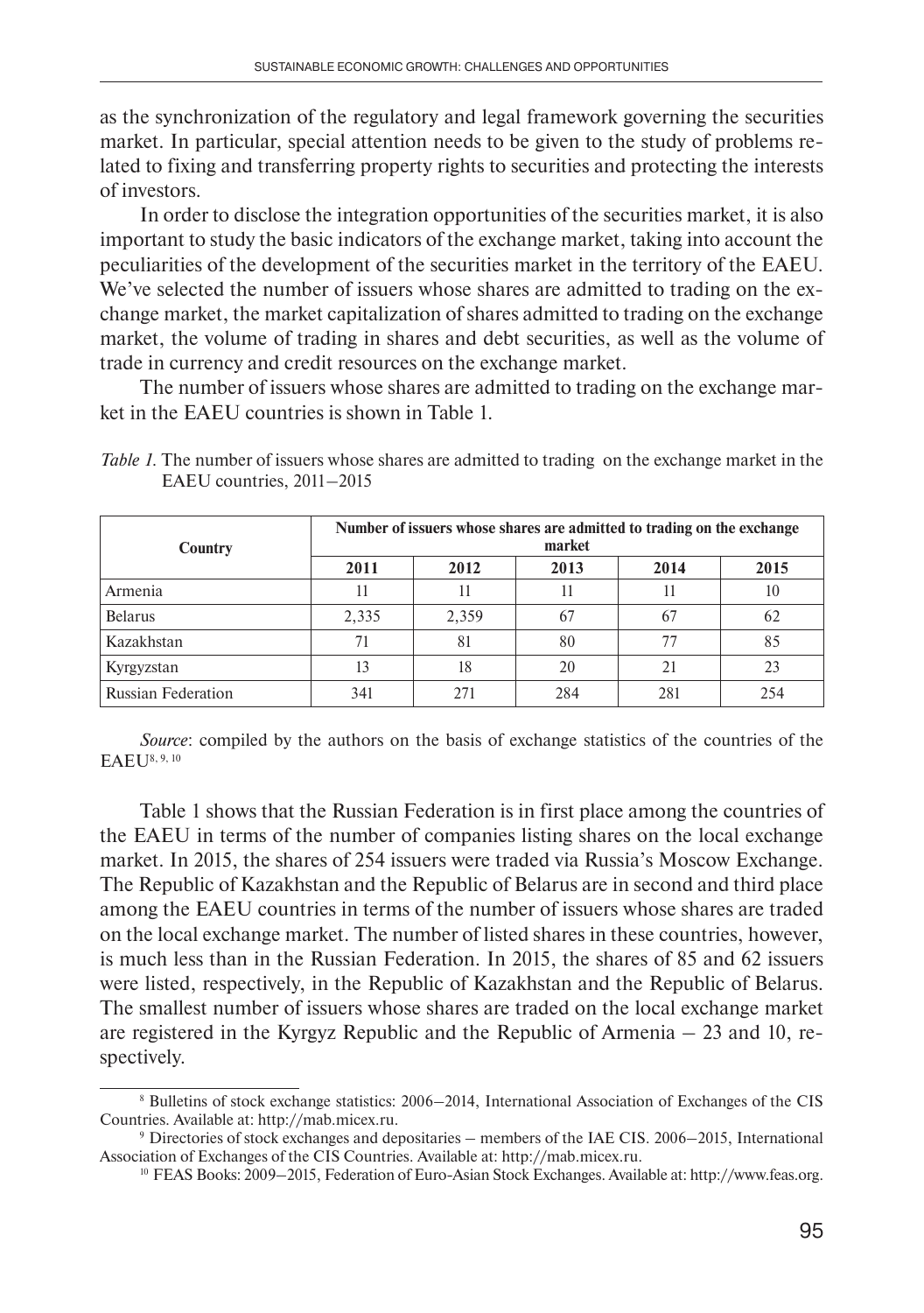The market capitalization of shares traded on the local exchange markets in the EAEU countries is presented in Table 2.

| <b>Country</b>            | Exchange capitalization of the stock market, billion US dollars |       |       |       |       |  |  |
|---------------------------|-----------------------------------------------------------------|-------|-------|-------|-------|--|--|
|                           | 2011                                                            | 2012  | 2013  | 2014  | 2015  |  |  |
| Armenia                   | 0.1                                                             | 0.1   | 0.2   | 0.2   | 0.2   |  |  |
| <b>Belarus</b>            | 1.1                                                             | 0.4   | 3.7   | 0.6   | 0.5   |  |  |
| Kazakhstan                | 22.6                                                            | 23.5  | 26.3  | 23.0  | 34.9  |  |  |
| Kyrgyzstan                | 0.2                                                             | 0.2   | 0.2   | 0.2   | 0.2   |  |  |
| <b>Russian Federation</b> | 771.2                                                           | 827.3 | 776.3 | 409.2 | 393.2 |  |  |

*Table 2.* Exchange capitalization of the stock market in EAEU countries, 2011–2015

*Source*: compiled by the authors on the basis of exchange statistics of the countries of the EAEU<sup>11, 12, 13</sup>

As can be seen from Table 2, the Russian Federation is in first place among the EAEU countries in terms of stock market capitalization. In the Russian Federation, stock market capitalization amounted to 393.2 billion US dollars in 2015. Second place in terms of stock market capitalization is held by the Republic of Kazakhstan. In the other EAEU countries, stock market capitalization is significantly less than in the Russian Federation or the Republic of Kazakhstan. Exchange capitalization of the equity market in 2015 in the Republic of Kazakhstan was 34.9 billion US dollars, in the Republic of Belarus it was 0.5 billion US dollars, and in the Republic of Armenia and the Kyrgyz Republic it was 0.2 billion US dollars.

The significant difference between the number of issuers whose shares are admitted to trading on the exchange market and the stock market capitalization in the EAEU countries is due to the specifics of regulation of the securities market and the volume of the economy in the respective EAEU countries. Thus, if the Russian Federation has 25 times as many issuers as Armenia whose shares are listed on the country's exchange market, then its volume of exchange capitalization totals almost 2,000 times.

Volumes of stock trading on the exchange market in the EAEC countries are presented in Table 3.

Table 3 shows that the Russian Federation is first among the EAEU countries in terms of equity market trading volume. In the Russian Federation, equity trading volume amounted to about 139.2 billion US dollars in 2015. The Republic of Kazakhstan demonstrated the second highest volume of equity market trading. In the rest of the EAEU countries, the volume of equity market trading is significantly less than in the Russian Federation and the Republic of Kazakhstan. The volume of equity market trading in 2015 in the Republic of Kazakhstan amounted to almost 4 billion dollars, whereas

<sup>11</sup> Bulletins of stock exchange statistics: 2006–2014, International Association of Exchanges of the CIS Countries. Available at: http://mab.micex.ru.

 $12$  Directories of stock exchanges and depositaries – members of the IAE CIS. 2006–2015, International Association of Exchanges of the CIS Countries. Available at: http://mab.micex.ru.

<sup>13</sup> FEAS Books: 2009 – 2015, Federation of Euro-Asian Stock Exchanges. Available at: http://www.feas.org.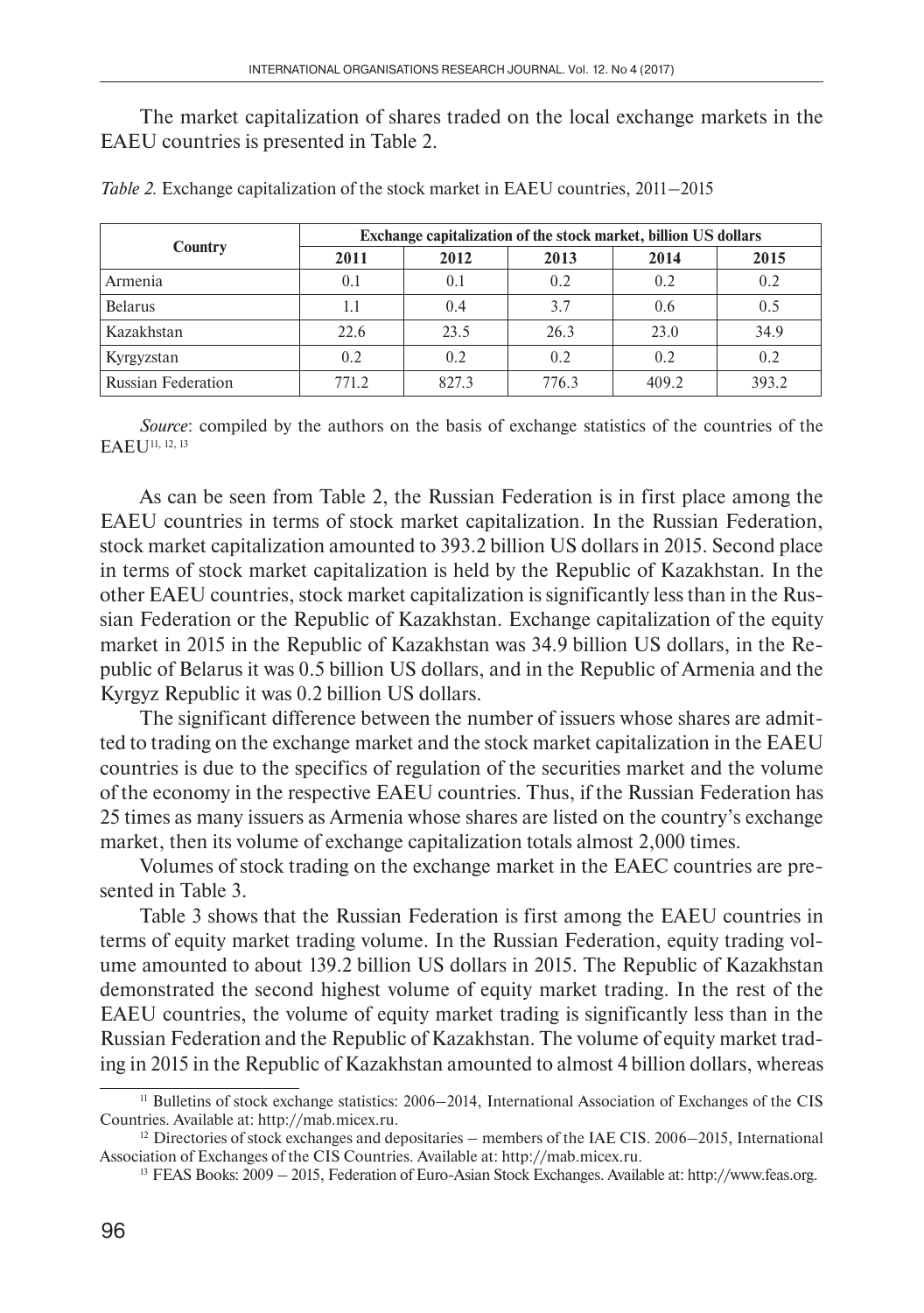in the Republic of Armenia this figure was 9.1 million dollars; in the Republic of Belarus it was 8.3 million dollars and in the Kyrgyz Republic it was 17.5 million dollars.

|                           | Volume of trade in shares, mln. USD |           |           |           |           |  |  |
|---------------------------|-------------------------------------|-----------|-----------|-----------|-----------|--|--|
| Country                   | 2011                                | 2012      | 2013      | 2014      | 2015      |  |  |
| Armenia                   | 0.5                                 | 1.0       | 3.7       | 60.6      | 9.1       |  |  |
| <b>Belarus</b>            | 50.4                                | 90.0      | 57.3      | 46.6      | 8.3       |  |  |
| Kazakhstan                | 1.089.2                             | 1.377.6   | 783.6     | 961.1     | 3,956.2   |  |  |
| Kyrgyzstan                | 28.0                                | 22.5      | 24.7      | 21.6      | 17.5      |  |  |
| <b>Russian Federation</b> | 554,067.3                           | 372,619.7 | 266,894.9 | 263,180.9 | 139,167.2 |  |  |

*Table 3.* The volume of stock trading on the exchange market in the EAEU countries, 2011–2015

*Source*: compiled by the authors on the basis of exchange statistics of the countries of the EAEU14, 15, 16

The volumes of trade in debt securities on the exchange market in the EAEU countries are presented in Table 4.

As Table 4 illustrates, the Russian Federation holds first place among the EAEU countries in terms of the volume of trade in debt securities on the exchange market. In the Russian Federation, the volume of debt market trading in 2015 amounted to about 116.6 billion US dollars. The Republic of Kazakhstan and the Republic of Belarus witnessed the second and third largest annual volumes of debt market trading in that year (4.9 and 4.5 billion US dollars, respectively). The volume of debt market trading is significantly less in the Republic of Armenia (29.8 million US dollars). The smallest amount of market trading in debt securities was in the Kyrgyz Republic (5.1 million US dollars).

The disproportionate development of the securities market and, especially, the stock market in the EAEU countries is due to various factors, both objective and subjective in nature. The objective factors include the differences in the size of the countries' respective economies and the market volumes in the different countries of the EAEU. These differences, in turn, affect a number of other differences, such as differences in market competition, market liquidity and pricing in the market. In addition, there are a number of factors of a subjective nature that affect the securities market, primarily the stock market. Such factors include differences in the culture of corporate governance and public administration, the degree of protection of investors' rights and interests and the stability of the political situation in the country.

One of the main prerequisites for the development of integration processes in the market is the "existence" of this market. The stock market in some EAEU countries

<sup>&</sup>lt;sup>14</sup> Bulletins of stock exchange statistics: 2006–2014, International Association of Exchanges of the CIS Countries. Available at: http://mab.micex.ru.

<sup>&</sup>lt;sup>15</sup> Directories of stock exchanges and depositaries – members of the IAE CIS. 2006–2015, International Association of Exchanges of the CIS Countries. Available at: http://mab.micex.ru.

<sup>16</sup> FEAS Books: 2009–2015, Federation of Euro-Asian Stock Exchanges. Available at: http://www.feas.org.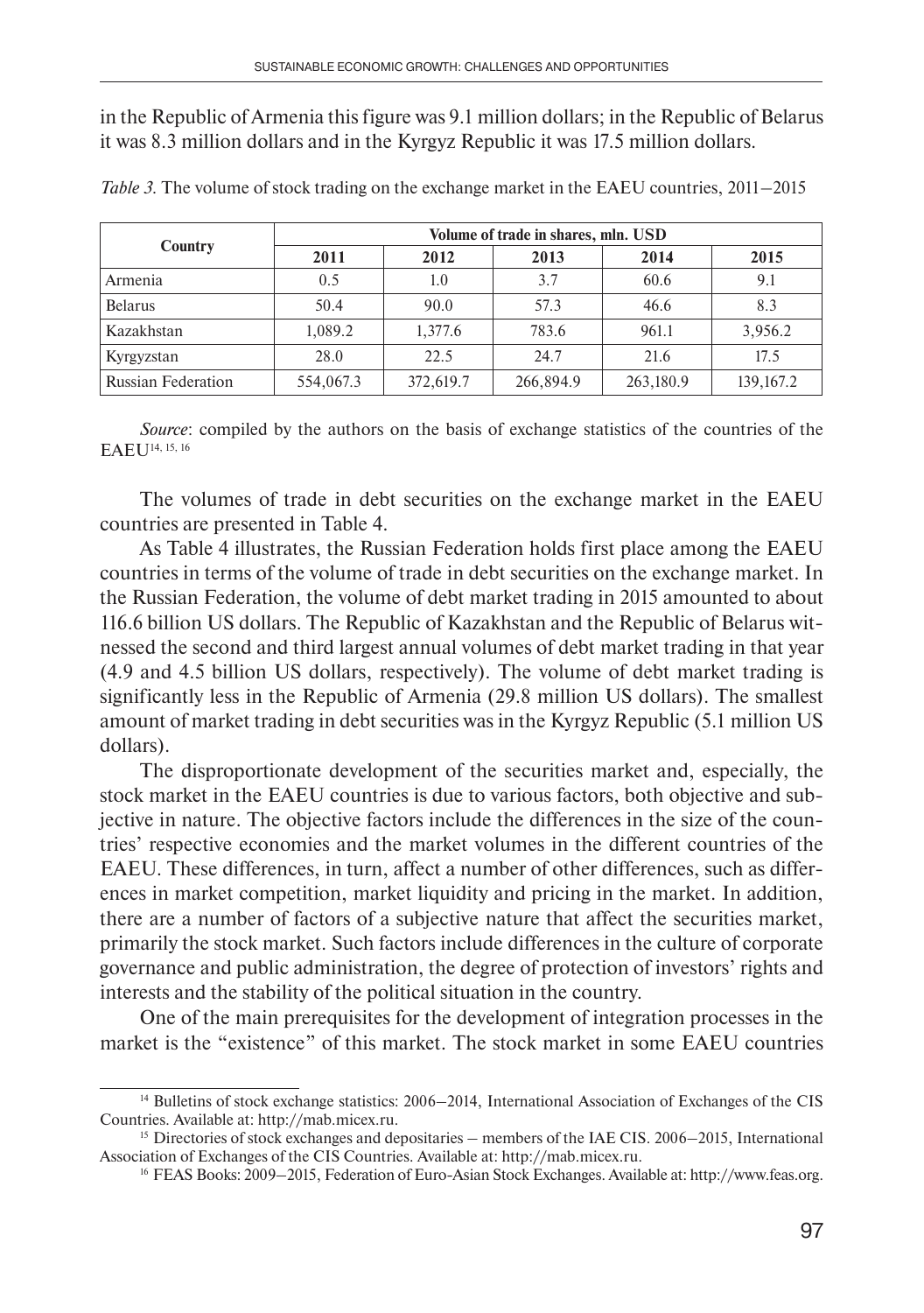|                           | Volume of trade in debt securities, mln. USD |             |           |           |           |  |  |
|---------------------------|----------------------------------------------|-------------|-----------|-----------|-----------|--|--|
| Country                   | 2011                                         | 2012        | 2013      | 2014      | 2015      |  |  |
| Armenia                   | 15.7                                         | 11.4        | 44.3      | 82.7      | 29.8      |  |  |
| <b>Belarus</b>            | 2,280.5                                      | 4,707.5     | 3.928.4   | 5,541.7   | 4,520.1   |  |  |
| Kazakhstan                | 9,762.5                                      | 3,712.9     | 4.044.9   | 8,421.8   | 4,910.2   |  |  |
| Kyrgyzstan                | 1.3                                          | 2.1         | 5.4       | 5.3       | 5.1       |  |  |
| <b>Russian Federation</b> | 1,627,303.9                                  | 2,246,430.0 | 396,993.3 | 225,841.2 | 116,564.7 |  |  |

*Table 4.* The volume of trade in debt securities on the exchange market in the EAEU countries, 2011–2015

*Source*: compiled by the authors on the basis of exchange statistics of the countries of the EAEU17, 18, 19

is almost non-existent, there are no liquid market instruments, there are no pricing mechanisms, there is no quotation, there is no interest in the market among potential issuers and investors, and there are no effective mechanisms for protecting the rights and interests of shareholders. From the data shown in Tables 3–4, it can be seen that the debt securities market, unlike the equity market, is developed to a certain extent in almost all EAEU countries. This circumstance indicates that the integration opportunities of the debt securities market are largely higher than the integration opportunities of the stock market. In addition, the development of integration processes in the debt securities market is less dependent on the differences in the culture of corporate governance. Therefore, special attention should be given to the development of integration processes in this market. To identify the integration opportunities of certain segments of the debt securities market, it is important to study the indicators of the volume of trade in corporate debt securities and government securities. The market for government securities is the most promising segment of the market from the point of view of the development of integration processes. This is due to the fact that sovereign debt is among the most reliable financial instruments in the EAEU countries. Equally important is the fact that EAEU countries have similar principles with respect to public administration and the servicing of public debt.

The volume of trade in corporate debt securities on the exchange market in the EAEU countries is presented in Table 5.

Table 5 shows that the Russian Federation occupies the first place among the EAEU countries by the volume of trade in corporate debt securities on the exchange market. The volume of trade in corporate debt securities on the exchange market in 2015 amounted to about 60.7 billion US dollars in the Russian Federation. Second and third places in terms of the volume of exchange-based corporate debt trading were held by Kazakhstan and Belarus (3.5 and 2 billion dollars, respectively). The volume of

<sup>&</sup>lt;sup>17</sup> Bulletins of stock exchange statistics: 2006–2014. International Association of Exchanges of the CIS Countries, Available at: http://mab.micex.ru.

 $18$  Directories of stock exchanges and depositaries – members of the IAE CIS. 2006–2015. International Association of Exchanges of the CIS Countries. Available at: http://mab.micex.ru.

<sup>19</sup> FEAS Books: 2009–2015. Federation of Euro-Asian Stock Exchanges. Available at: http://www.feas.org.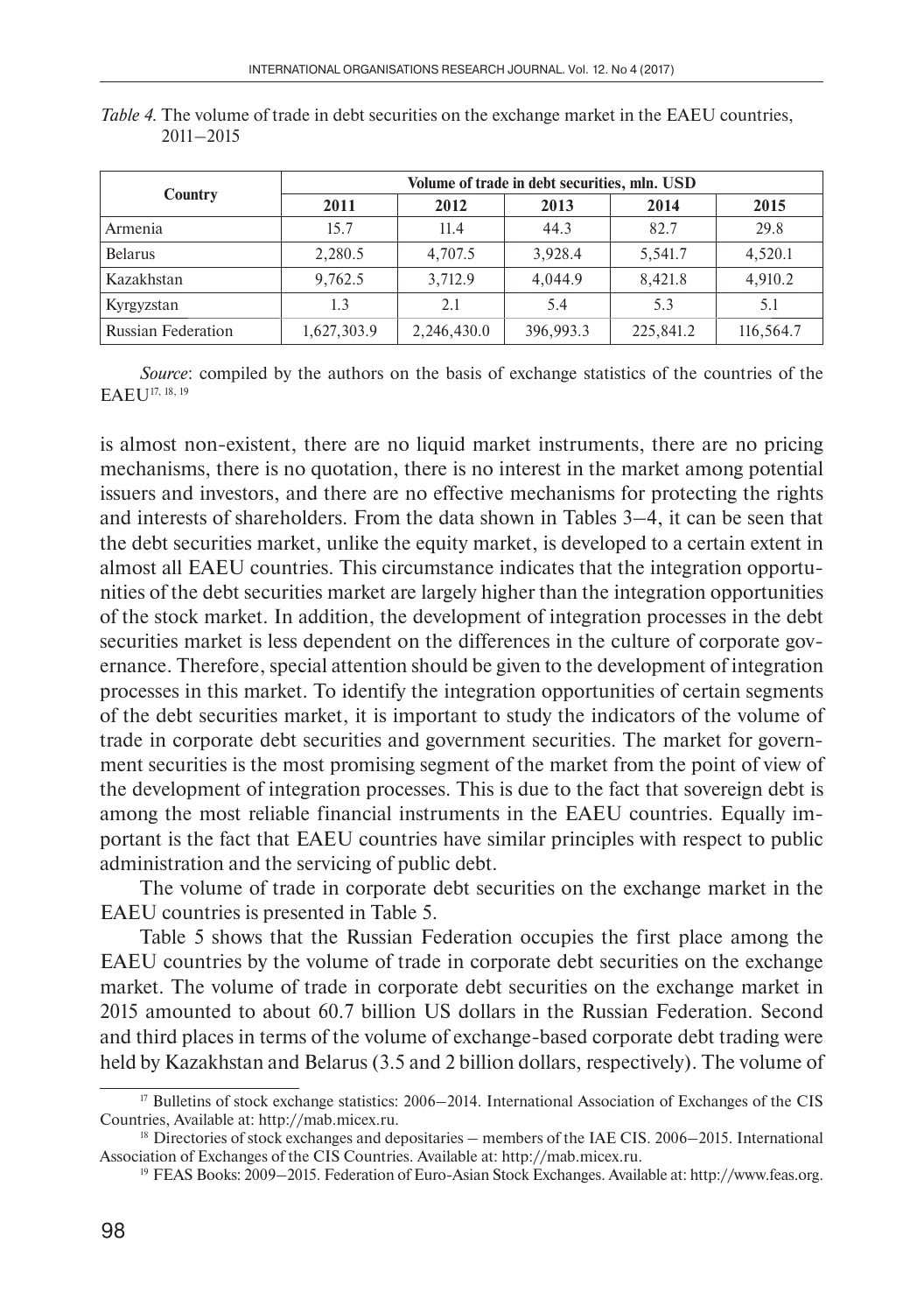exchange-based corporate debt trading in 2015 was significantly smaller in Kyrgyzstan (5.1 million dollars). The smallest volume of debt securities trading on the exchange market was recorded in Armenia (4.4 million dollars).

|                           | Volume of trade in corporate debt securities, mln. USD |             |           |           |          |  |  |
|---------------------------|--------------------------------------------------------|-------------|-----------|-----------|----------|--|--|
| Country                   | 2011                                                   | 2012        | 2013      | 2014      | 2015     |  |  |
| Armenia                   | 1.8                                                    | 1.0         | 7.1       | 11.2      | 4.4      |  |  |
| <b>Belarus</b>            | 1,150.8                                                | 1.138.6     | 1.930.4   | 2,392.7   | 2,020.1  |  |  |
| Kazakhstan                | 2,010.8                                                | 2,165.3     | 2,789.9   | 2,708.8   | 3,532.8  |  |  |
| Kyrgyzstan                | 1.3                                                    | 2.1         | 5.4       | 5.3       | 5.1      |  |  |
| <b>Russian Federation</b> | 1,225,153.2                                            | 1,848,335.6 | 193,921.9 | 112,782.5 | 60,742.7 |  |  |

*Table 5.* The volume of trade in corporate debt securities on the exchange market in the EEA countries, 2011–2015

*Source*: compiled by the authors on the basis of exchange statistics of the countries of the EAEU20, 21, 22

The volume of exchange-based sovereign debt trading in the EAEU countries is presented in Table 6.

As can be seen from Table 6, the Russian Federation far outpaces its EAEU peers in terms of the volume of sovereign debt traded locally on the exchange market. The volume of sovereign debt traded on the national securities exchange in 2015 amounted to about 54.3 billion US dollars. Belarus and Kazakhstan place second and third in terms of the volume of trade in government securities on the exchange market (2.5 and 1.3 billion dollars, respectively). The volume of sovereign debt trading is significantly smaller in Armenia (25.4 million dollars). In Kyrgyzstan, government securities are not traded on the exchange market at all.

From the data shown in Tables 5 and 6, it can be seen that the corporate securities market is the most developed in the Russian Federation and at its least developed in Armenia and Kyrgyzstan. In Armenia, the majority of instruments traded in the securities market are government securities. This is due to both the low level of corporate governance development and the structure of investors in the securities market. One of the main groups of investors in the securities market are banks that require reliable, highly liquid instruments with low credit risk for repo transactions with the Central Bank of the Republic of Armenia. A similar situation is also observed in other countries of the EAEU. However, in these countries, along with the development of the government securities market, we can see also some development of the corporate securities market. The development of integration processes in the securities market can help spread the positive experience between the EAEU countries.

<sup>20</sup> Bulletins of stock exchange statistics: 2006–2014, International Association of Exchanges of the CIS Countries. Available at: http://mab.micex.ru.

<sup>&</sup>lt;sup>21</sup> Directories of stock exchanges and depositaries – members of the IAE CIS. 2006–2015, International Association of Exchanges of the CIS Countries. Available at: http://mab.micex.ru.

<sup>22</sup> FEAS Books: 2009–2015, Federation of Euro-Asian Stock Exchanges. Available at: http://www.feas.org.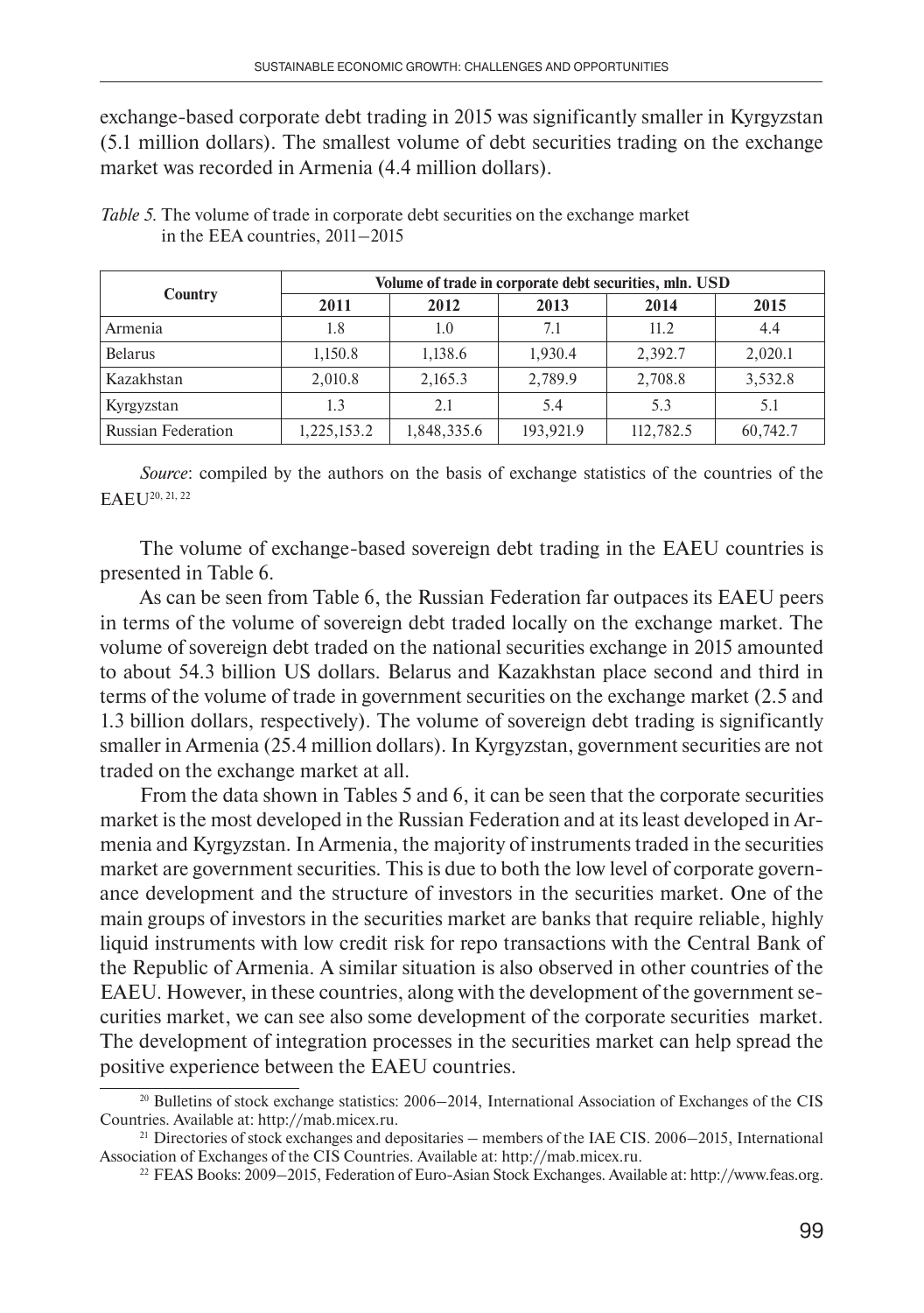|                           | Volume of trade in government securities, mln. USD |           |           |           |          |  |  |
|---------------------------|----------------------------------------------------|-----------|-----------|-----------|----------|--|--|
| Country                   | 2011                                               | 2012      | 2013      | 2014      | 2015     |  |  |
| Armenia                   | 13.9                                               | 10.4      | 37.2      | 71.5      | 25.4     |  |  |
| <b>Belarus</b>            | 1,129.7                                            | 3,516.0   | 1,918.8   | 3,141.2   | 2,500.0  |  |  |
| Kazakhstan                | 7,751.7                                            | 1,547.6   | 1,255.0   | 5,711.1   | 126.4    |  |  |
| Kyrgyzstan                |                                                    |           |           |           |          |  |  |
| <b>Russian Federation</b> | 402,149.8                                          | 398,094.7 | 188,611.1 | 103,233.8 | 54,272.9 |  |  |

*Table 6.* The volume of exchange-based sovereign debt trading in the EAEU countries, 2011–2015

*Source*: compiled by the authors on the basis of exchange statistics of the countries of the EAEU<sup>23</sup>, 24, 25

The volume of foreign currency trading on the exchange market in the EAEU countries is presented in Table 7.

| Table 7. The volume of foreign currency trading on the exchange market in the EAEU countries, |  |  |
|-----------------------------------------------------------------------------------------------|--|--|
| $2011 - 2015$                                                                                 |  |  |

|                           | Foreign currency trading volume, mln. USD |             |             |             |             |  |
|---------------------------|-------------------------------------------|-------------|-------------|-------------|-------------|--|
| Country                   | 2011                                      | 2012        | 2013        | 2014        | 2015        |  |
| Armenia                   | 760.4                                     | 753.7       | 714.5       | 744.5       | 313.7       |  |
| <b>Belarus</b>            | 17,002.5                                  | 30,047.8    | 31,771.3    | 30.044.3    | 30,012.1    |  |
| Kazakhstan                | 106,179.9                                 | 96,063.7    | 120,583.0   | 188,295.8   | 190,034.1   |  |
| Kyrgyzstan                | 0                                         | $\theta$    | $\theta$    |             |             |  |
| <b>Russian Federation</b> | 2,938,156.7                               | 3,760,597.0 | 4,878,451.6 | 5,979,928.8 | 5,980,024.1 |  |

*Source*: compiled by the authors on the basis of exchange statistics of the countries of the EAEU<sup>26, 27, 28</sup>

Table 7 shows that the Russian Federation holds first place among the EAEU countries in terms of foreign currency trading on its local exchange market. The volume of foreign currency trading on Russia's exchange market in 2015 amounted to about 6 trillion US dollars. Kazakhstan holds second place in terms of the volume of foreign currency trading on its exchange market; in 2015 it amounted to 190 billion USD. In the rest of the EAEU countries, the volume of foreign currency trading on the local exchange market is significantly less than in the Russian Federation and the Republic

<sup>23</sup> Bulletins of stock exchange statistics: 2006–2014, International Association of Exchanges of the CIS Countries. Available at: http://mab.micex.ru.

<sup>&</sup>lt;sup>24</sup> Directories of stock exchanges and depositaries – members of the IAE CIS. 2006–2015, International Association of Exchanges of the CIS Countries. Available at: http://mab.micex.ru.

<sup>25</sup> FEAS Books: 2009–2015, Federation of Euro-Asian Stock Exchanges. Available at: http://www.feas.org. 26 Bulletins of stock exchange statistics: 2006–2014, International Association of Exchanges of the CIS Countries. Available at: http://mab.micex.ru.

<sup>&</sup>lt;sup>27</sup> Directories of stock exchanges and depositaries – members of the IAE CIS. 2006–2015, International Association of Exchanges of the CIS Countries. Available at: http://mab.micex.ru.

<sup>28</sup> FEAS Books: 2009–2015, Federation of Euro-Asian Stock Exchanges. Available at: http://www.feas.org.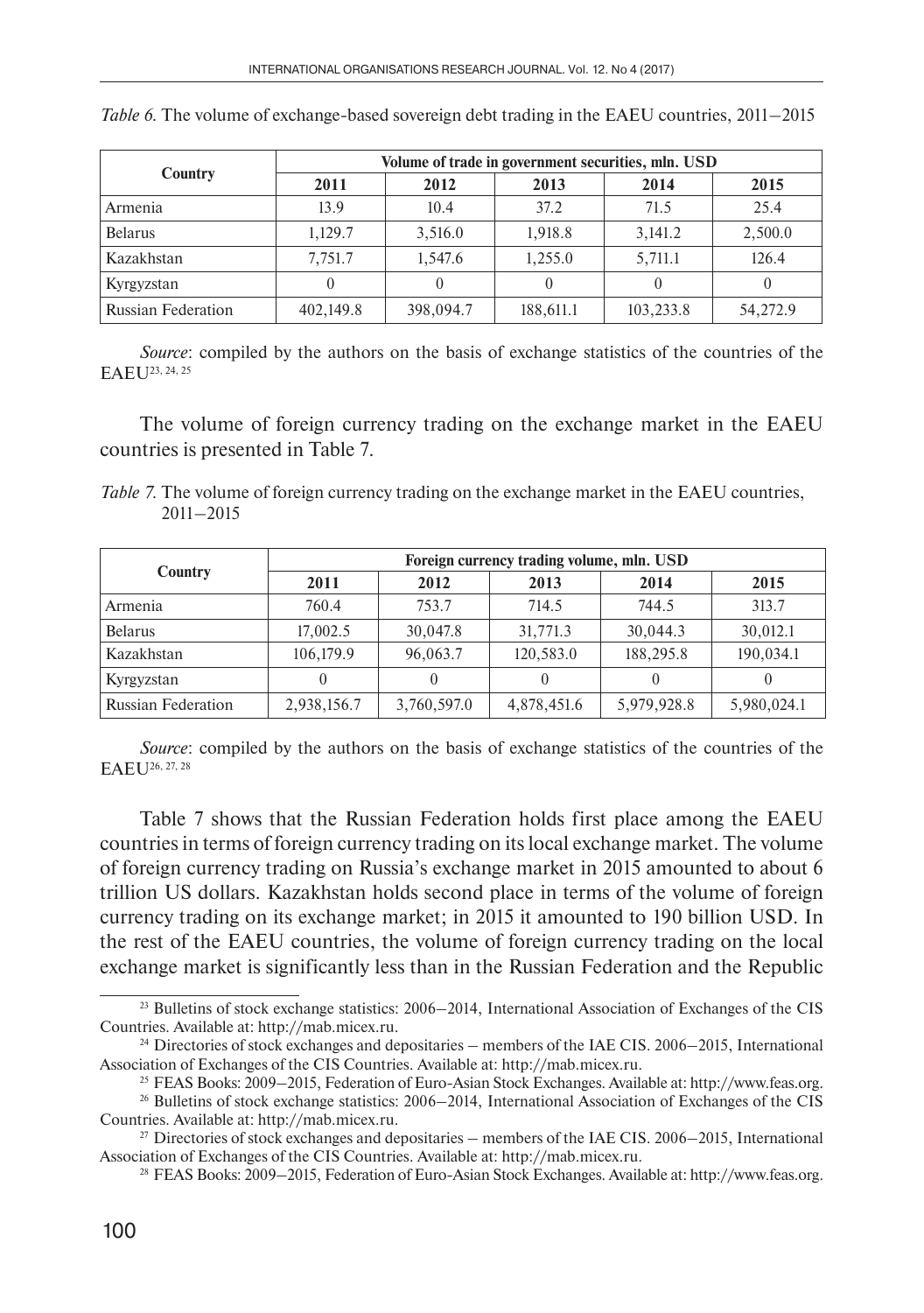of Kazakhstan. The volume of foreign currency trading on the exchange market in 2015 in the Republic of Belarus totaled 30 billion US, and in the Republic of Armenia this figure was only 313.7 million USD. Foreign currency trading is not conducted at all on the local exchange market in Kyrgyzstan.

The volume of trade in credit resources on the exchange market in the EAEU countries is presented in Table 8.

− As can be seen from Table 8, trade in credit resources on the exchange market in the EAEU countries has been conducted only in the Russian Federation and the Republic of Armenia. However, the volume of trade in credit resources in these countries is not remotely comparable. In 2015, the volume of trade in credit resources on the exchange market amounted to about 559 billion US dollars in the Russian Federation, while in the Republic of Armenia this figure was only to 92 million US dollars. It should also be noted that as a result of changes in the terms of trade in credit resources on the exchange market in the Republic of Armenia, trade in credit resources has not actually been conducted since September 2015.

|               | Table 8. The volume of trade in credit resources on the exchange market in the EAEU countries, |  |  |
|---------------|------------------------------------------------------------------------------------------------|--|--|
| $2011 - 2015$ |                                                                                                |  |  |

|                           | Volume of trade in credit resources, mln. USD |           |           |           |           |  |  |
|---------------------------|-----------------------------------------------|-----------|-----------|-----------|-----------|--|--|
| Country                   | 2011                                          | 2012      | 2013      | 2014      | 2015      |  |  |
| Armenia                   | 7.087.7                                       | 15,084.3  | 16,444.1  | 657.1     | 92.1      |  |  |
| <b>Belarus</b>            |                                               | 0         |           |           |           |  |  |
| Kazakhstan                |                                               |           |           |           |           |  |  |
| Kyrgyzstan                |                                               | $\theta$  |           |           |           |  |  |
| <b>Russian Federation</b> | 339,180.5                                     | 349,846.6 | 478,106.2 | 558,646.1 | 559,100.3 |  |  |

*Source*: compiled by the authors on the basis of exchange statistics of the countries of the EAEU29, 30, 31

From the data presented above, it can be seen that the development of the exchange market in a particular region largely depends on the size of the market and the extent of integration in the market. Thus, the Russian Federation, which has the largest and most sufficiently integrated exchange market among the EAEU countries, is the leader in all key indicators. From the point of view of the development of small markets, such as the Armenian securities market, integration with other domestic markets, for example, with the foreign exchange market and the market for credit resources, is of great importance. Such integration can yield a synergistic effect. In countries with small markets, the creation of integrated systems increases the efficiency of their activities, which, in turn, allows stock exchanges to invest additional funds in the development of trading, depository, clearing and settlement systems. The creation of integrated

<sup>29</sup> Bulletins of stock exchange statistics: 2006–2014, International Association of Exchanges of the CIS Countries. Available at: http://mab.micex.ru.

<sup>&</sup>lt;sup>30</sup> Directories of stock exchanges and depositaries – members of the IAE CIS. 2006–2015, International Association of Exchanges of the CIS Countries. Available at: http://mab.micex.ru.

<sup>31</sup> FEAS Books: 2009–2015, Federation of Euro-Asian Stock Exchanges. Available at: http://www.feas.org.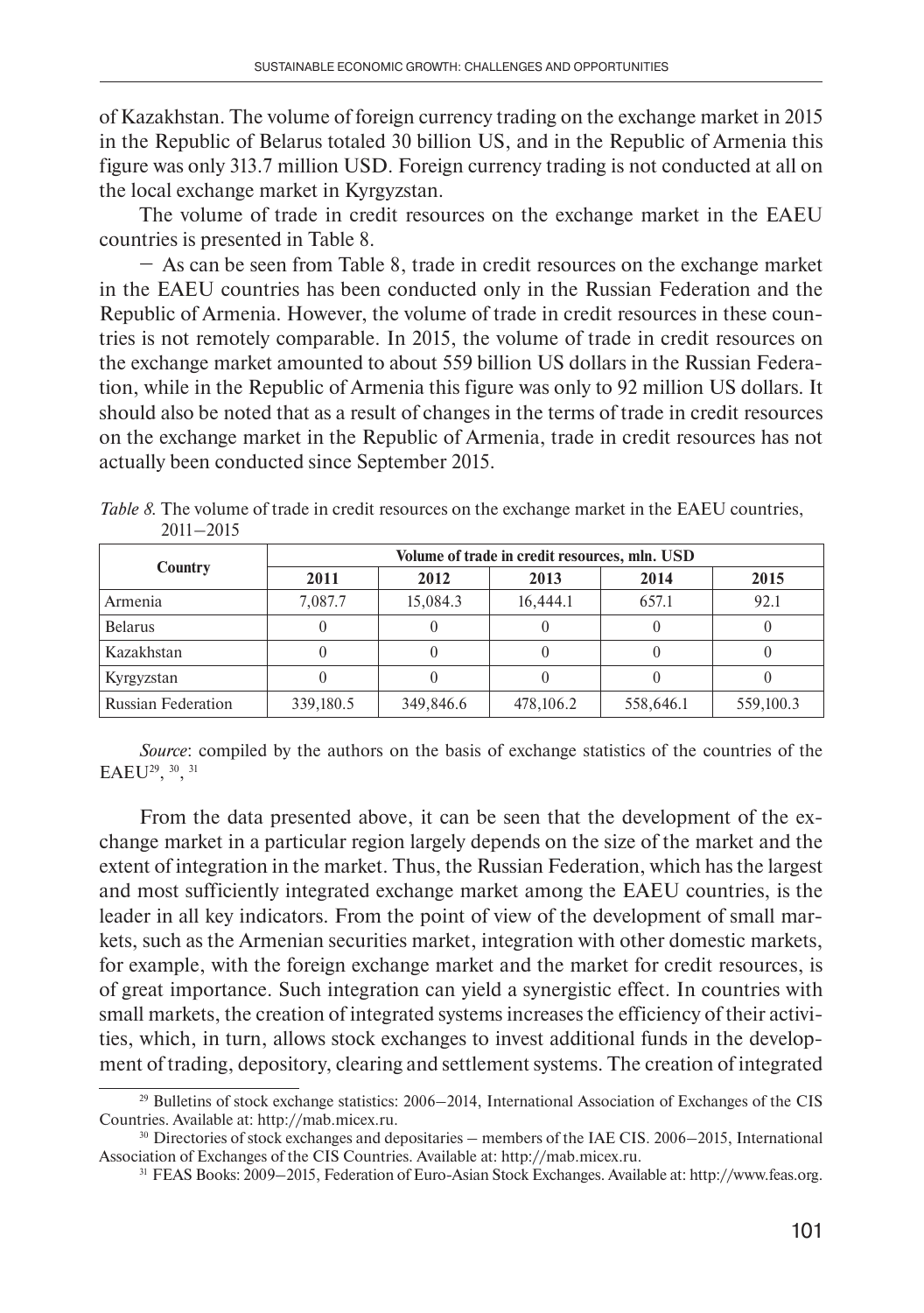financial market systems allows for the creation of new financial products, increasing competition in the market and creating new investment opportunities. As a result, integration can lead to faster growth in the total volume of integrated markets compared to the growth of the total volume of individual markets. However, the integration capabilities of domestic markets are limited. At the current stage of market development, the process of integration with external markets is also of high importance. Integration of the exchange market in the EAEU countries can occur in almost all market segments. Integration opportunities exist both in the primary market and in the secondary market, both in the government and corporate securities markets.

Integration processes in the primary market can include the creation of integrated platforms for the initial placement of securities, access to which may be available to professional participants in the securities market of other countries of the EAEU. Additionally, it can include the creation of mechanisms for redirecting the applications of professional participants in the securities market of one country to professional market participants in the securities market of another country, and to their nation's local exchange market. In the first case, much more changes will be needed in national laws and other regulations governing the securities market. In the second case, the transaction costs associated with the execution of applications will increase. The introduction of integrated systems and mechanisms for redirecting applications in the primary market of government securities will provide an opportunity to ensure stable financing of the budget deficit with a parallel reduction in the costs of servicing the public debt. Despite the similarity and interconnectedness of the economies of the countries of the post-Soviet space, the economies of the EAEU countries have significant differences that lead to time lags (or even shifts) in economic cycles, the need for budget expenditures and changes in the size of budget revenues and budget deficits. Differences are mainly related to the structure of the economies of individual countries, as well as foreign economic relations. From the point of view of the dependence of the country's economy on energy prices, the countries of the EAEU may be divided into two groups: in Russia and Kazakhstan, revenues from energy carriers constitute a significant share of GDP, whereas in Armenia, Belarus and Kyrgyzstan, energy carriers do not play a significant role in the formation of the state budget. From the point of view of foreign economic relations, the countries of the EAEU can be divided into countries more integrated with (and dependent on) European markets (Armenia, Belarus) and countries more integrated with (and dependent on) Asian markets (the Russian Federation and Kazakhstan); these in turn also affects their exposure to different risks. Given the existence of such economic lags (shifts), the integration of the government securities market in the EAEU countries can help to increase the diversification of sources of financing the budget deficit, which in turn can contribute to ensuring the stability of budget deficit financing and the reduction of public debt servicing costs.

The introduction of integrated systems and mechanisms for redirecting applications in the primary market for corporate securities can increase the investment opportunities of the market, the mobility of capital and also the role of the securities market in financing investment projects.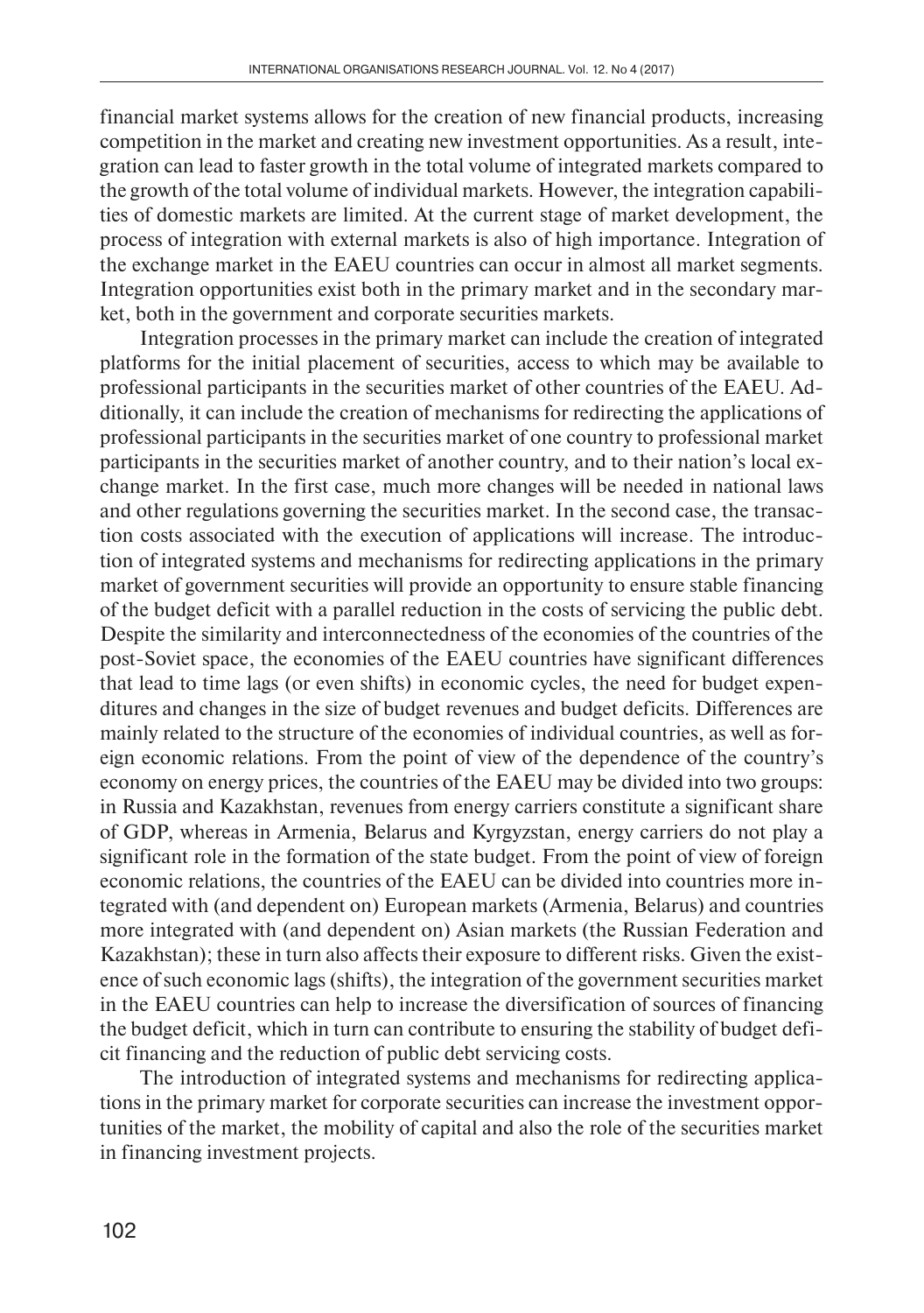Integration processes in the secondary market can also include the creation of integrated trading platforms, access to which can be granted to the professional participants in the securities market from other countries of the EAEU and the creation of mechanisms for redirecting applications. The introduction of integrated systems and mechanisms for redirecting applications in the secondary securities market can help increase the liquidity of the securities market, increase competition and create a market value for securities.

### **Conclusions**

The conducted studies show that the securities market in the EAEU countries has sufficient integration capabilities. As the above data show, the potential exists in all segments of the securities market, but more opportunities exist in the debt securities market. This is due to the fact that this segment of the market, unlike the equity market, is to some extent developed in almost all the countries of the EAEU. Deepening the integration processes in the securities market of the EAEU countries can have a positive impact on increasing the investment opportunities of the economy of the EAEU countries, which in turn can have a positive impact on GDP growth, reducing unemployment and improving the social status of the population. However, the creation of a single or integrated exchange market should be accompanied by the integration of the member states' depository, settlement and clearing systems and the synchronization of the regulatory and legal framework governing the securities market. Particular attention is required to study the problems associated with fixing and transferring property rights to the securities and protecting the interests of investors. Integrating the countries' depository, settlement and clearing systems may include the introduction of a nominal holding institution for central securities depositories and the establishment of correspondent relations between the central securities depositories in the EAEU countries. Thanks to the establishment of correspondent relations between the central securities depositories, it will be possible to ensure the recording and transfer of proprietary rights and other property rights to the securities, and to ensure the maximum protection of the interests of investors. For the development of integration processes both on the exchange market and between depository, settlement and clearing systems, the most important prerequisite is synchronization and, in the future, unification of the regulatory and legal framework governing the securities market. The main problems are connected with the fact that after the collapse of the Soviet Union, the development of the regulatory and legal framework in the territory of the former union republics took place in different ways. In this context, it is important to synchronize the regulatory framework governing the Russian and Armenian securities markets, despite the differences in the volumes of these markets. The importance of this process is conditioned by the fact that the regulatory framework governing the securities market of the Republic of Armenia is most synchronized with the legislation of the countries of the European Union and, in particular, with the regulatory and legal framework of the countries of the Baltic region. The creation of a synchronized regulatory and legal framework regulating the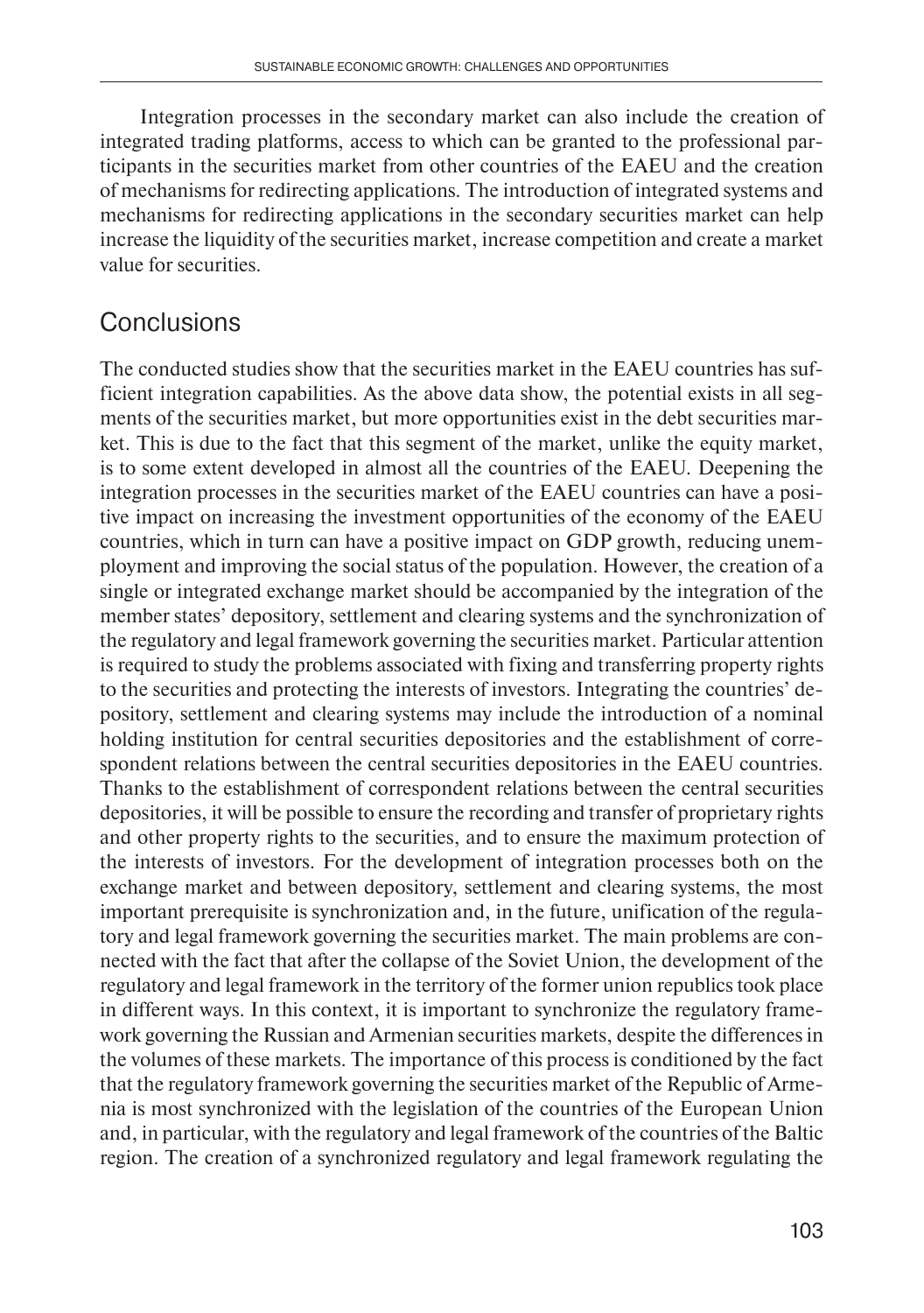securities market can lay the foundation for the formation of a single integrated Eurasian securities market.

## **References**

Baghdasaryan A.M. (2012) Peculiarities of Development of the Regulated Securities Market in the USA and the Russian Federation. *Hayastan. Finances and Economics*, no 9 (147), pp. 6–10.

Baghdasaryan A.M. (2013) *The Ways of Development of the Securities Market in the Republic of Armenia.* Yerevan: Nairi.

Bessarabova V.E. (2013) Razvitie fondovogo rynka kak faktora uskorenija rosta sovremennoj rossijskoj jekonomiki [Development of the Stock Market as a Factor for Accelerating the Growth of the Modern Russian Economy]. Ph.D. thesis. Moscow. (In Russian.)

Bolonin A.I. (2010) Metodologija razrabotki koncepcii regulirovanija finansovo-kreditnoj sistemy [Methodology for the Development of the Concept of Regulation of the Financial and Credit System]. Ph.D. thesis. Moscow. (In Russian.)

Dementiev V.E. (2009) Dlinnye volny jekonomicheskogo razvitija i finansovye puzyri [Long waves of economic development and financial bubbles]. Working paper no WP/2009/252. Moscow: CEMI RAS. (In Russian.)

Fabozzi F.J., Modigliani F.P., Jones F.J. (2009) *Foundations of Financial Markets and Institutions* (4th Edition). Prentice Hall.

Fedorova E.A. (2011) Finansovaja integracija fondovyh rynkov: teorija, metodologija i instrumentarij [Financial Integration of Stock Markets: Theory, Methodology and Tools]. Ph.D. thesis. Moscow. (In Russian.)

Gevorgjan V.M. (2013) Osnovnye puti provedenija pervichnogo publichnogo predlozhenija akcij v RA [The Main Ways of Conducting the Initial Public Offering of the Shares in the RA]. Ph.D. thesis. Yerevan. (In Russian.)

Glusheckij A.A. (2012) Konceptual'nye i prikladnye aspekty razmeshhenija jemissionnyh cennyh bumag (akcij) [Conceptual and Applied Aspects of the Placement of Equity Securities (shares)]. Ph.D. thesis. Moscow. (In Russian.)

Gorlovskaja I.G. (2010) Formirovanie metodologii i mehanizma regulirovanija uslug professional'nyh subjektov rynka cennyh bumag [Formation of Methodology and Mechanism of Regulation of Services of Professional Securities Market Entities]. Ph.D. thesis. Yerevan. (In Russian.)

Ilyas A.A. (2012) Razvitie finansovyh otnoshenij na rynkah kapitala Kazahstana v edinom jekonomicheskom prostranstve EvrAzJeS [Development of Financial Relations in the Capital Markets of Kazakhstan in the Single Economic Space of EurAsEC]. Ph.D. thesis. Moscow. (In Russian.)

Ilyin E.V. (2012) Mehanizmy i predely samoregulirovanija na finansovyh rynkah v razvityh stranah mira [Mechanisms and limits of self-regulation in financial markets in developed countries]. Ph.D. thesis. Moscow. (In Russian.)

Karev I.V. (2012) Finansirovanie investicij s ispol'zovaniem instrumentov fondovogo rynka *[*Financing of Investments Using Stock Market Instruments]. Ph.D. thesis. (In Russian.)

Kiselev M.V. (2010) Rossijskij rynok srochnyh finansovyh instrumentov: problemy i perspektivy razvitija [The Russian Market of Derivative Instruments: Problems and Development Prospects]. Ph.D. thesis. (In Russian.)

Korneev V.S. (2007) Tendencii razvitija institucional'nyh investorov na rossijskom rynke cennyh bumag [Trends in the Development of Institutional Investors in the Russian Securities Market]. Ph.D. thesis. (In Russian.)

Kozlov N.B. (2002) *Formirovanie rynka cennyh bumag v postsocialisticheskih stranah [Formation of the Securities Market in Post-socialist Countries*]. Moscow. (In Russian.)

Kudinova M.M. (2005) Rossijskij i zarubezhnye rynki cennyh bumag: problemy vzaimodejstvija [Russian and Foreign Securities Markets: Problems of Interaction]. Ph.D. thesis. (In Russian.)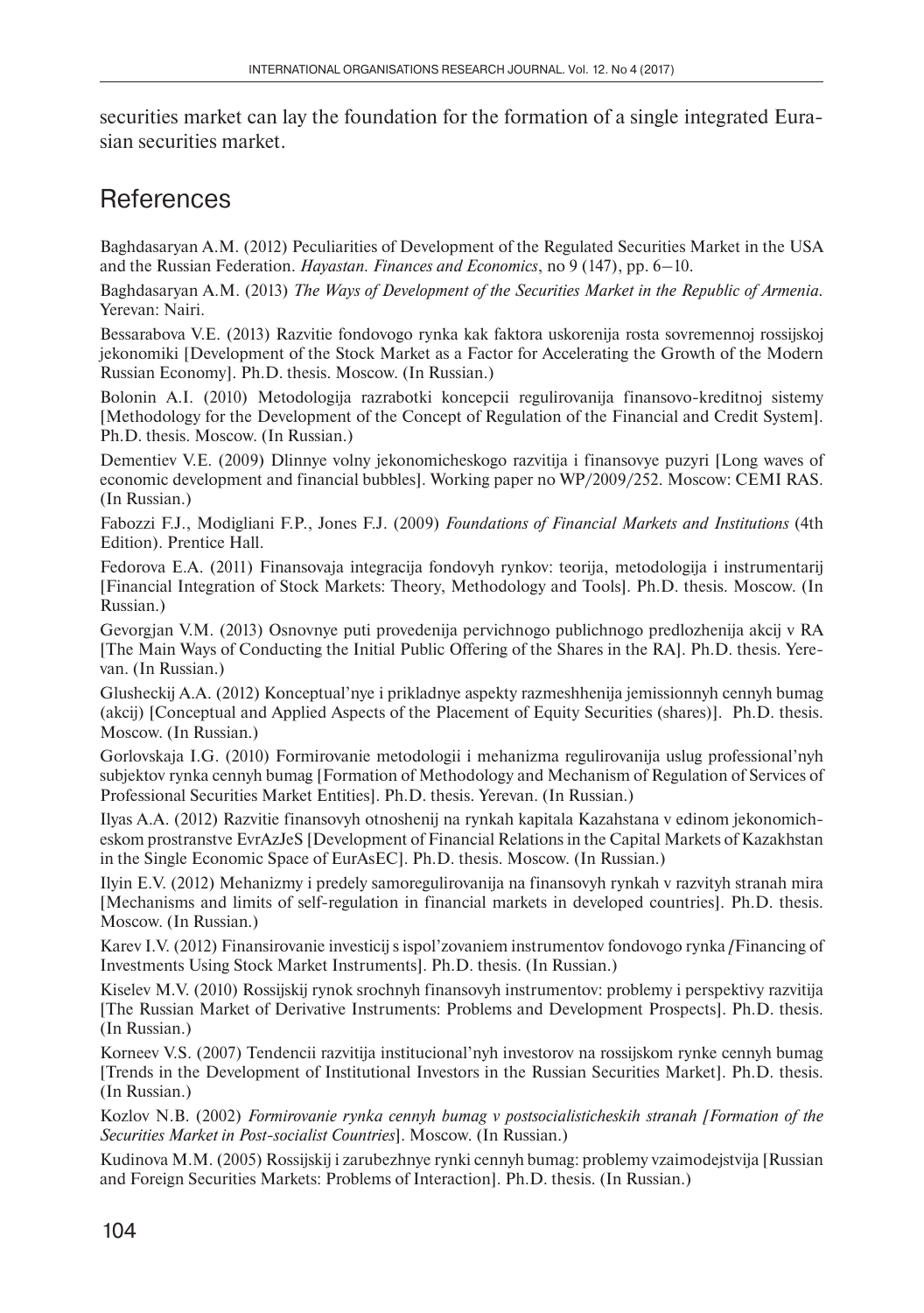Margarjan L.A. (2013) Problemy povyshenija jeffektivnosti korporativnogo upravlenija (po materialam bankov RA) [Problems of Increasing the Effectiveness of Corporate Governance (based on the materials of banks of the Republic of Armenia]. Ph.D. thesis. (In Russian.)

Miller A.A. (2013) Razvitie regional'nogo rynka cennyh bumag [Development of the Regional Securities Market]. Ph.D. thesis. (In Russian.)

Mirkin Ya.M. (1995) *Cennye bumagi i fondovyj rynok [Securities and the Stock Market*]. Moscow: Perspektiva. P. 66, 99–100, 413. (In Russian.)

Mirkin Ya.M. (2002) *Rynok cennyh bumag: Vozdejstvie fundamental'nyh faktorov, prognoz i politika razvitija [The Securities Market: The Impact of Fundamental Factors, Forecast and Development Policy]*. Moscow: Financial Academy under the Government of the Russian Federation. (In Russian.)

Nijazbekova Sh.U. (2014) Razvitie fondovogo rynka v uslovijah formirovanija Edinogo jekonomicheskogo prostranstva [Development of the Stock Market in the Conditions of Formation of the Common Economic Space]. Ph.D. thesis. (In Russian.)

Pavelyeva E.A. (2013) Organizacionno-metodicheskoe obespechenie processa sek'juritizacii aktivov na rossijskom finansovom rynke [Organizational and Methodical Support of Asset Securitization in the Russian Financial Market]. Ph.D. thesis. (In Russian.)

Puchkov A.A. (2003) Depozitarnaja dejatel'nost' na rynke cennyh bumag Rossii [Depository activity on the Russian securities market]. Ph.D. thesis. (In Russian.)

Rubcov B.B. (2000) *Mirovye fondovye rynki: sovremennoe sostojanie i zakonomernosti razvitija [World Stock Markets: The Current State and Patterns of Development*]. Moscow: Financial Academy under the Government of the Russian Federation.

Rzhevskaja T.G. (2012) Razvitie finansovoj sistemy i mehanizmy ejo regulirovanija v uslovijah rynochnoj transformacii [Development of the Financial System and Mechanisms for its Regulation under Conditions of Market Transformation]. Ph.D. thesis. (In Russian.)

Salnazarjan A.B. (2003) Investicionnye funkcii i jeffektivnost' rynka cennyh bumag [Investment Functions and the Efficiency of the Securities Market (on the example of the RA)]. Ph.D. thesis. (In Russian.)

Semernina Ju.V. (2012) Teorija i metodologija obligacionnogo finansirovanija hozjajstvu-jushhih subjektov na rossijskom rynke cennyh bumag [Theory and methodology of bond financing of economic entities in the Russian securities market]. Ph.D. thesis. (In Russian.)

Shalisko V.A. (2013) Modernizacija infrastruktury fondovogo rynka Rossii kak uslovie formirovanija nadnacional'nogo finansovogo centra [Modernization of the Infrastructure of the Russian Stock Market as a Condition for the Formation of a Supranational Financial Center]. Ph.D. thesis. (In Russian.)

Stanik N.A. (2013) Krizisy na rynke cennyh bumag: harakternye cherty i metody rannej identifikacii [Crises in the Securities Market: Characteristic Features and Methods of Early Identification]. Ph.D. thesis. (In Russian.)

Stacenko V.V. (2012) Razvitie individual'nogo investirovanija na rossijskom fondovom rynke [Development of individual investment in the Russian stock market]. Ph.D. thesis. (In Russian.)

Tereshhenko N.N. (2011) Sek'juritizacija i ee rol' v finansirovanii investicionnyh proektov [Securitization and its Role in the Financing of Investment Projects]. Ph.D. thesis. (In Russian.)

Tsarikhin K.S. (2008) Fondovyj rynok i mir [The Stock Market and the World]. Available at: http://www. mirkin.ru/ docs/rinokimir\_intro.pdf (accessed 03 October 2017). (In Russian.)

Vahrushin I.V. (2009) Rynok cennyh bumag KNR: sostojanie, razvitie, perspektivy [The Securities Market of China: State, Development, Prospects]. Ph.D. thesis. (In Russian.)

Vilkova T.B. (2007) Konflikty interesov pri osushhestvlenii brokerskoj dejatel'nosti na rynke cennyh bumag i metody ih razreshenija [Conflicts of Interest in the Implementation of Brokerage Activities in the Securities Market and Methods for their Resolution]. Ph.D. thesis. (in Russian).

Zaharov A.V., Kirichenko D.A., Chelmodeeva E.V. (2002) Valjutnye i universal'nye birzhi XXI veka kak antikrizisnyj mehanizm finansovogo rynka [Currency and Univeral Exchanges of the 21st Century as an Anti-crisis Mechanism of the Financial Market]. Ph.D. thesis. (In Russian.)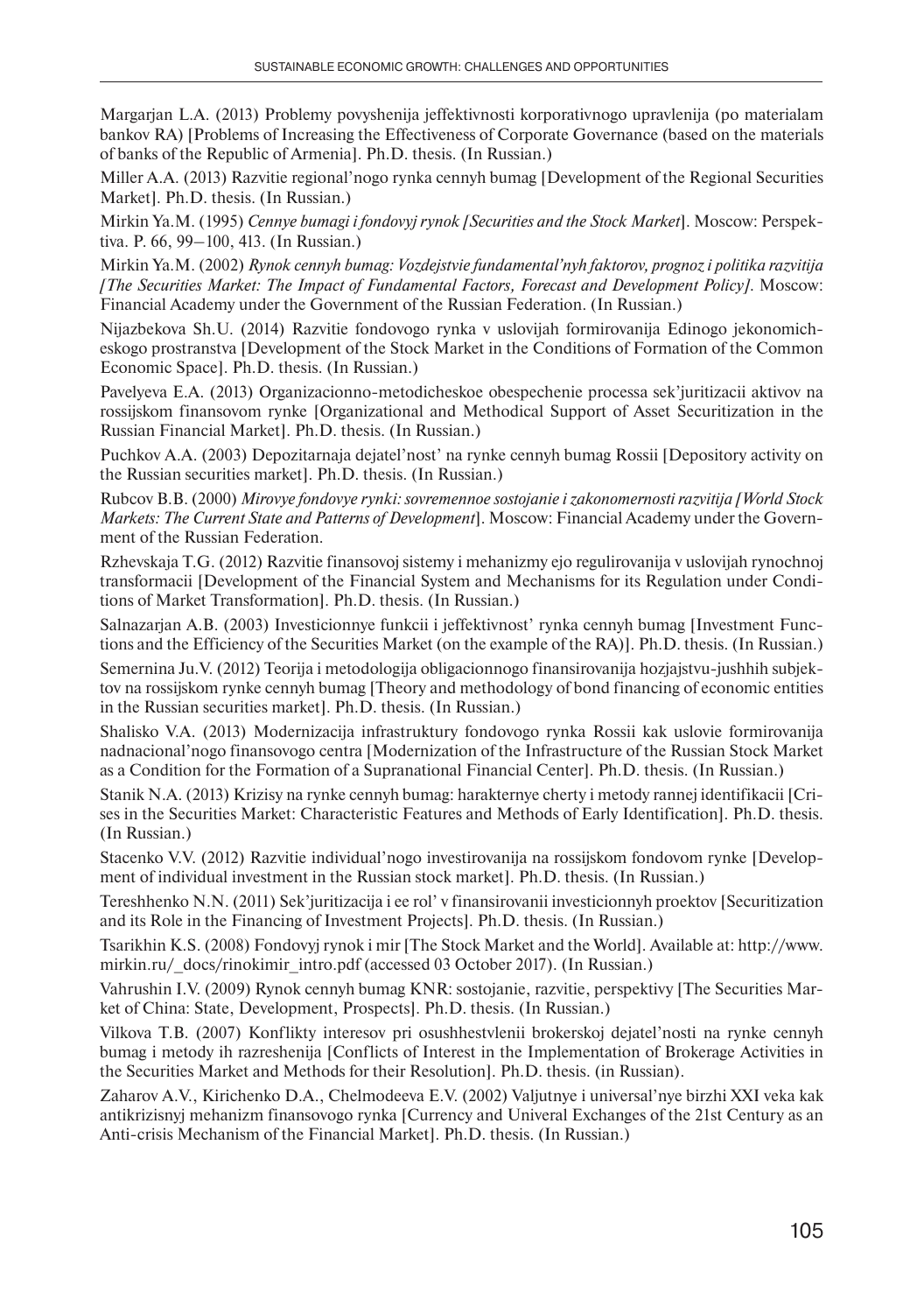### Проблемы развития и интеграции рынка ценных бумаг в странах ЕАЭС<sup>1</sup>

#### А.А. Баядян, А.М. Багдасарян

**Баядян Ашот Акопович** – д.э.н., профессор, заведующий кафедрой финансов и кредита экономического факультета Национального аграрного университета Армении; Республика Армения, Ереван, 0009, ул. Терьяна, д. 74; E-mail: info@anau.am

Багдасарян Арег Меружанович - к.э.н., доцент кафедры финансов и кредита экономического факультета Национального аграрного университета Армении; Республика Армения, Ереван, 0009, ул. Терьяна, д. 74; E-mail: aregbag@gmail.com

*Статья посвящена изучению проблем развития и интеграции рынка ценных бумаг в государствах – членах Евразийского экономического союза (ЕАЭС). Рассматриваются настоящее состояние, возможности и проблемы развития рынка ценных бумаг, и в частности биржевого рынка. Развитие и интеграция рынка ценных бумаг – важные факторы, влияющие на потенциал развития экономики и устойчивого экономического роста в странах ЕАЭС.* 

*Предметом анализа настоящего исследования являются проблемы развития и интеграции рынка ценных бумаг в странах ЕАЭС.* 

*Авторы приходят к выводу, что рынок ценных бумаг в странах ЕАЭС обладает достаточными интеграционными возможностями. Потенциал существует во всех сегментах рынка ценных бумаг, однако более широкие возможности – на рынке долговых ценных бумаг. Углубление интеграционных процессов на рынке ценных бумаг ЕАЭС может оказать положительное воздействие на увеличение инвестиционных возможностей экономики этих стран, что в свою очередь может содействовать увеличению темпов роста валового внутреннего продукта, сокращению безработицы и улучшению социального положения населения. Однако создание единого или интегрированного биржевого рынка должно сопровождаться интеграционными процессами депозитарных и расчетно-клиринговых систем и синхронизацией нормативно-правовой базы, регулирующей рынок ценных бумаг. Особого внимания требует исследование проблем, связанных с фиксированием и передачей имущественных прав на ценные бумаги и защитой интересов инвесторов. Интеграционные процессы депозитарных и расчетно-клиринговых систем могут включать внедрение института номинального держателя для центральных депозитариев и установление корреспондентских отношений между центральными депозитариями ценных бумаг стран ЕАЭС. Для развития интеграционных процессов как на биржевом рынке, так и между депозитарными и расчетно-клиринговыми системами важнейшей предпосылкой является синхронизация, а в дальнейшем – унификация нормативно-правовой базы, регулирующей рынок ценных бумаг.* 

Ключевые слова: рынок ценных бумаг; биржевой рынок; инфраструктура рынка ценных бумаг

Для цитирования: Баядян А.А., Багдасарян А.М. Проблемы развития и интеграции рынка ценных бумаг в странах ЕАЭС // Вестник международных организаций. 2017. Т. 12. № 4. С. 91–108. DOI: 10.17323/1996-7845-2017-04-91

#### **Источники**

Бессарабова В.Е. (2013) Развитие фондового рынка как фактора ускорения роста современной российской экономики: дисс. ... канд. экон. наук. Москва.

Болонин А.И. (2010) Методология разработки концепции регулирования финансово-кредитной системы: дисс. ... докт. экон. наук. Москва.

Вахрушин И.В. (2009) Рынок ценных бумаг КНР: состояние, развитие, перспективы: дисс. ... канд. экон. наук. Москва.

Вилкова Т.Б. (2007) Конфликты интересов при осуществлении брокерской деятельности на рынке ценных бумаг и методы их разрешения: дисс. ... канд. экон. наук. Москва.

<sup>1</sup> Статья поступила в редакцию в сентябре 2016 г.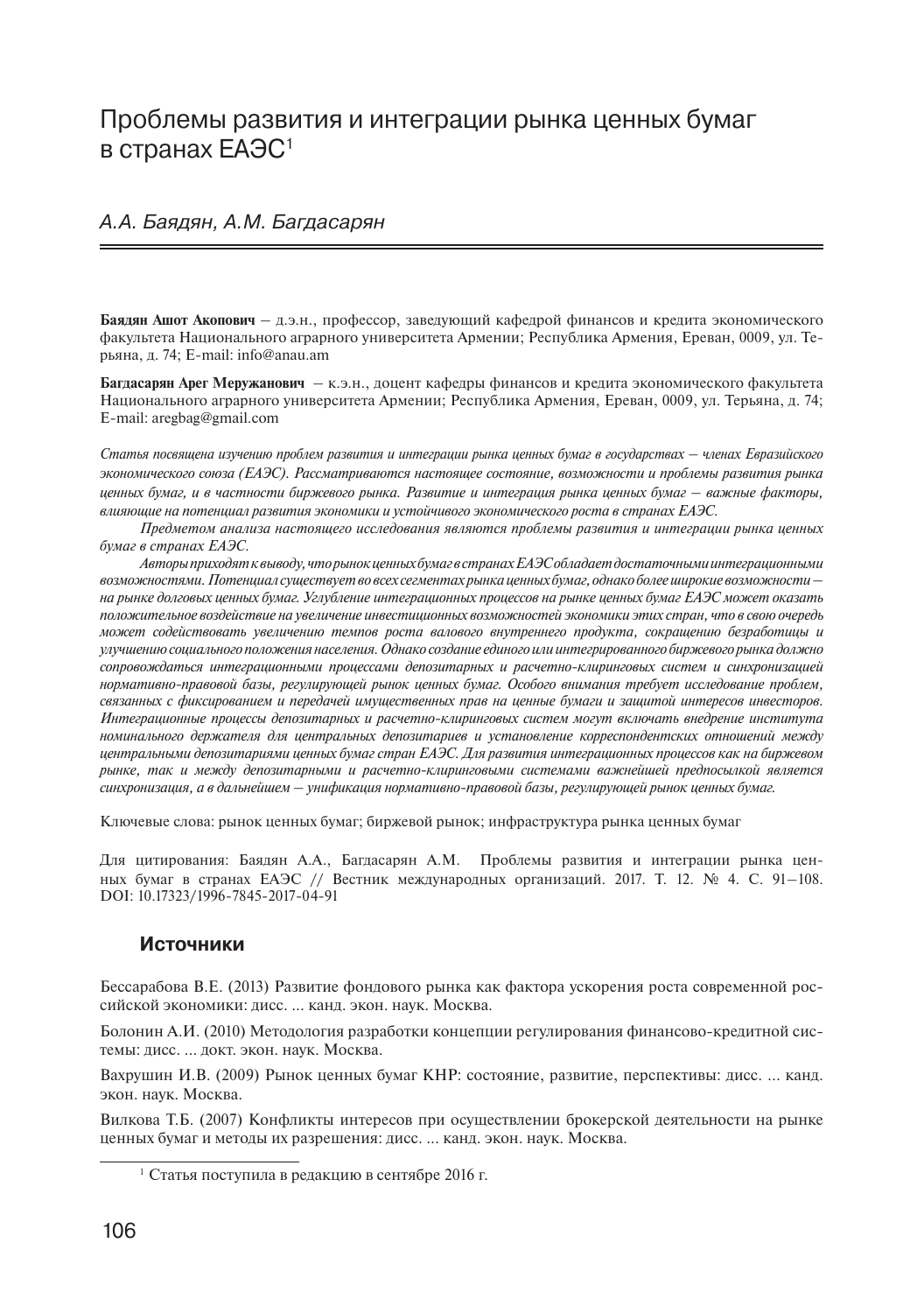Геворгян В.М. (2013) Основные пути проведения первичного публичного предложения акций в РА: дисс. ... канд. экон. наук. Ереван.

Глушецкий А.А. (2012) Концептуальные и прикладные аспекты размещения эмиссионных ценных бумаг (акций): автореф. дисс. ... докт. экон. наук. Москва.

Горловская И.Г. (2010) Формирование методологии и механизма регулирования услуг профессиональных субъектов рынка ценных бумаг: дисс. ... докт. экон. наук. Екатеринбург.

Дементьев В.Е. (2009) Длинные волны экономического развития и финансовые пузыри: препринт WP/2009/252. М.: ЦЭМИ РАН.

Захаров А.В., Кириченко Д.А., Челмодеева Е.В. (2002) Валютные и универсальные биржи XXI века как антикризисный механизм финансового рынка. 2-е изд., перераб. и доп. Москва.

Ильин Е.В. (2012) Механизмы и пределы саморегулирования на финансовых рынках в развитых странах мира: дисс. ... канд. экон. наук. Москва.

Ильяс А.А. (2012) Развитие финансовых отношений на рынках капитала Казахстана в едином экономическом пространстве ЕврАзЭС: автореф. дисс. ... докт. экон. наук. Москва.

Карев И.В. (2012) Финансирование инвестиций с использованием инструментов фондового рынка: дисс. ... канд. экон. наук. Волгоград.

Киселев М.В. (2010) Российский рынок срочных финансовых инструментов: проблемы и перспективы развития: автореф. дисс. ... докт. экон. наук.

Козлов Н.Б. (2002) Формирование рынка ценных бумаг в постсоциалистических странах. Москва.

Корнеев В.С. (2007) Тенденции развития институциональных инвесторов на российском рынке ценных бумаг: дисс. ... канд. экон. наук. Москва.

Кудинова М.М. (2005) Российский и зарубежные рынки ценных бумаг: проблемы взаимодействия: дисс. ... канд. экон. наук. Москва.

Маргарян Л.А. (2013) Проблемы повышения эффективности корпоративного управления (по материалам банков РА): дис. ... канд. экон. наук. Ереван.

Миллер А.А. (2013) Развитие регионального рынка ценных бумаг: дисс. ... канд. экон. наук. Омск.

Миркин Я.М. (1995) Ценные бумаги и фондовый рынок. М.: Перспектива. С. 66, 99–100, 413–440.

Миркин Я.М. (2002) Рынок ценных бумаг: воздействие фундаментальных факторов, прогноз и политика развития. М.: Финансовая академия при правительстве РФ.

Ниязбекова Ш.У. (2014) Развитие фондового рынка в условиях формирования Единого экономического пространства: дисс. ... канд. экон. наук. Москва.

Павельева Е.А. (2013) Организационно-методическое обеспечение процесса секьюритизации активов на российском финансовом рынке: дисс. ... канд. экон. наук.

Пучков А.А. (2003) Депозитарная деятельность на рынке ценных бумаг России: дисс. ... канд. экон. наук. Москва.

Ржевская Т.Г. (2012) Развитие финансовой системы и механизмы ее регулирования в условиях рыночной трансформации: автореф. дисс. ... докт. экон. наук. Москва.

Рубцов Б.Б. (2000) Мировые фондовые рынки: современное состояние и закономерности развития. М.: Финансовая академия при правительстве РФ.

Салназарян А.Б. (2003) Инвестиционные функции и эффективность рынка ценных бумаг (на примере РА): автореф. дисс. ... докт. экон. наук. Ереван.

Семернина Ю.В. (2012) Теория и методология облигационного финансирования хозяйствующих субъектов на российском рынке ценных бумаг: автореф. дисс. ... докт. экон. наук.

Станик Н.А. (2013) Кризисы на рынке ценных бумаг: характерные черты и методы ранней идентификации: дисс. ... канд. экон. наук. Москва.

Стаценко В.В. (2012) Развитие индивидуального инвестирования на российском фондовом рынке: автореф. дисс. ... канд. экон. наук. Ростов-на-Дону.